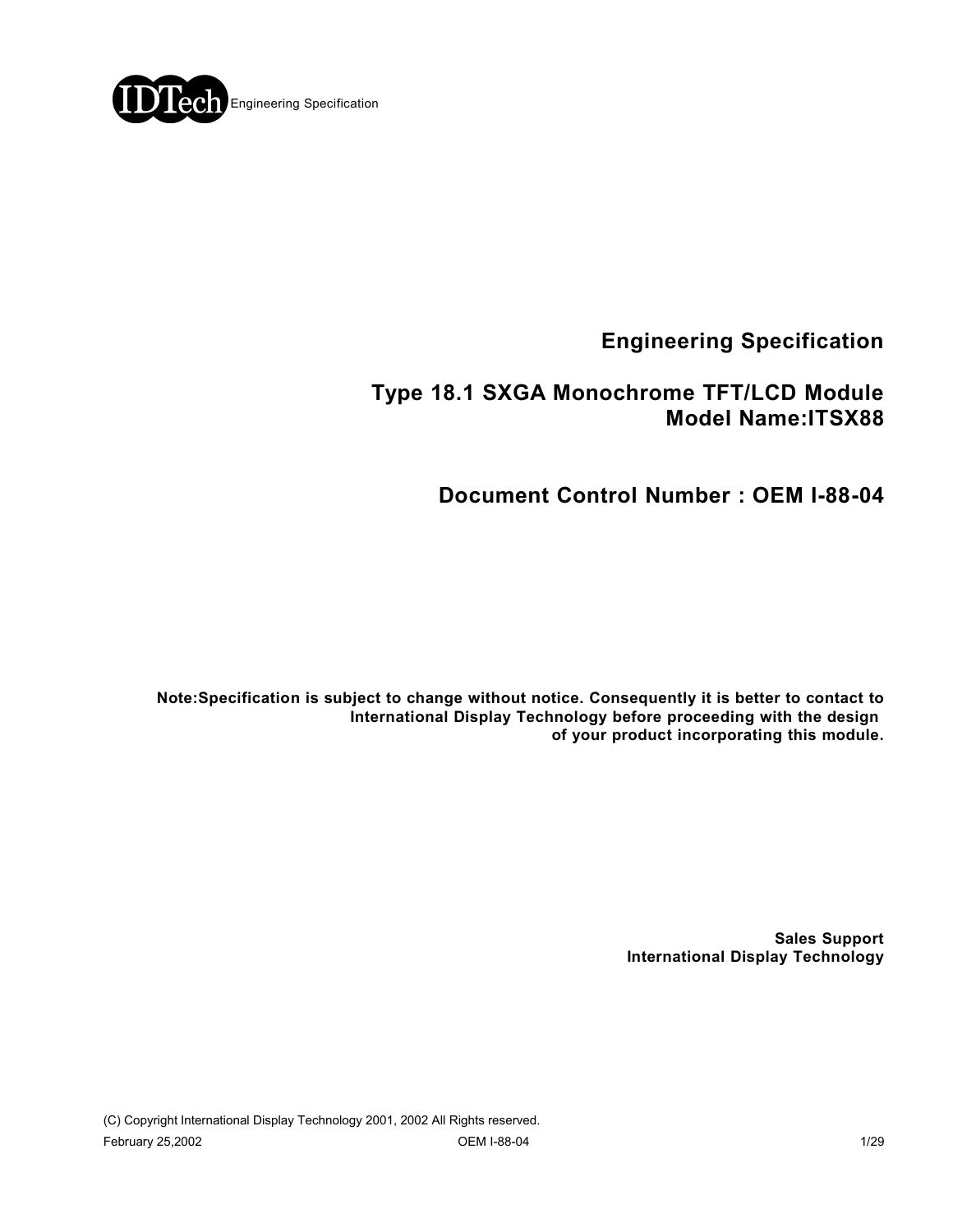

## **i Contents**

- i Contents
- ii Record of Revision
- **1.0 Handling Precautions**
- **2.0 General Description**
- 2.1 Characteristics
- 2.2 Functional Block Diagram
- **3.0 Absolute Maximum Ratings**
- **4.0 Optical Characteristics**
- **5.0 Signal Interface**
- 5.1 Connectors
- 5.2 Interface Signal Connector
- 5.3 Interface Signal Description
- 5.4 Interface Signal Electrical Characteristics
- 5.5 Lamp Connector Signal Description
- 5.6 Lamp Connector Input Signal Electrical Characteristics
- **6.0 Pixel format image**
- **7.0 Interface Timings**
- 7.1 Timing Characteristics
- 7.2 Timing Definition
- **8.0 Power Consumption**
- **9.0 Power ON/OFF Sequence**
- **10.0 Mechanical Characteristics**
- **11.0 National Test Lab Requirement**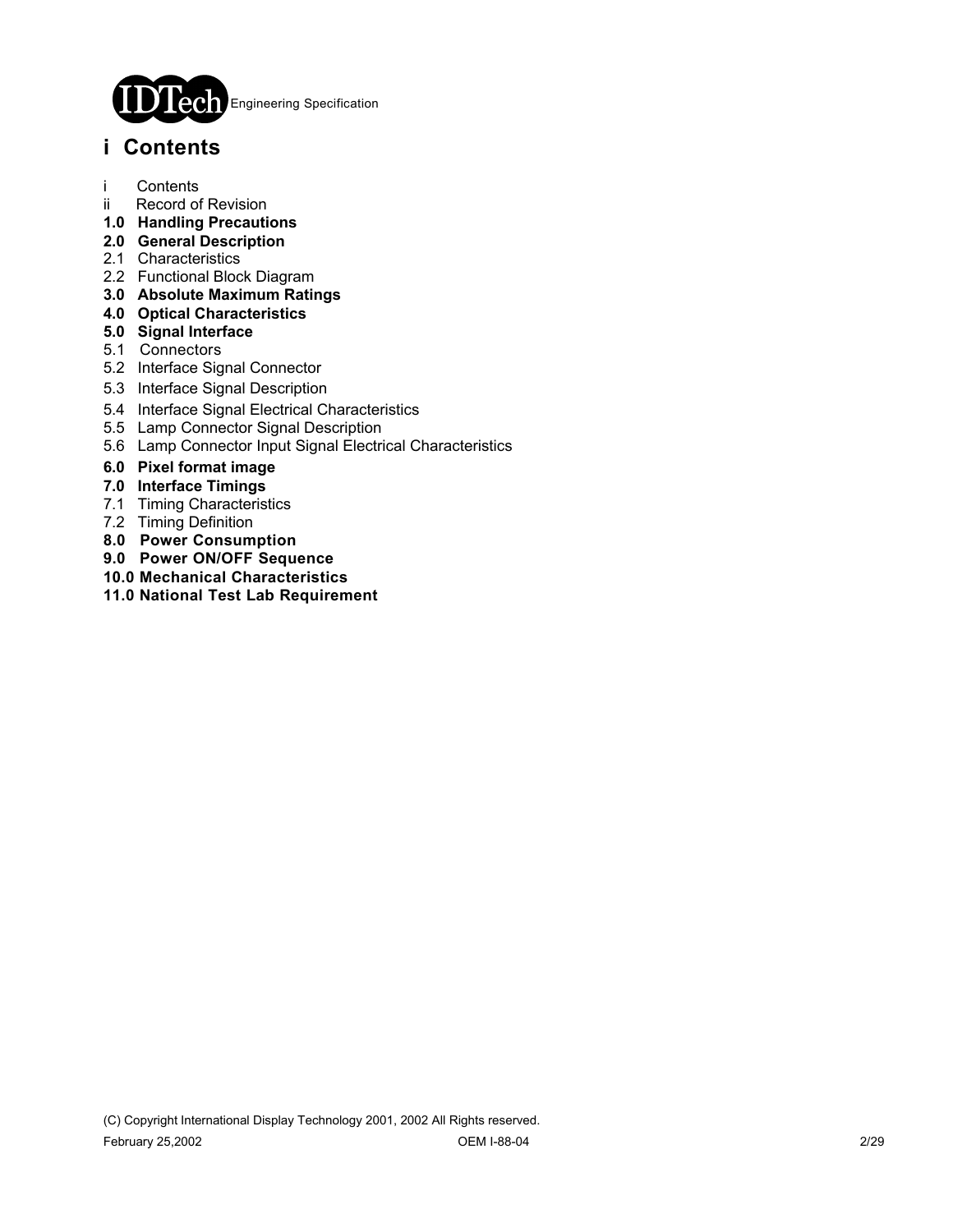

# **ii Record of Revision**

| Date             | Document<br>Revision | Page                                                  | Summary                                                                                                                                                                                                                                                                                                                                                                                                                                                                                                                                 |
|------------------|----------------------|-------------------------------------------------------|-----------------------------------------------------------------------------------------------------------------------------------------------------------------------------------------------------------------------------------------------------------------------------------------------------------------------------------------------------------------------------------------------------------------------------------------------------------------------------------------------------------------------------------------|
| June 13,2001     | OEM88-01             | All                                                   | First Edition for customer.<br>Based on Internal Spec. as of June 1,2001.                                                                                                                                                                                                                                                                                                                                                                                                                                                               |
| October 23,2001  | <b>OEM I-88-02</b>   | 5, 8, 18<br>5<br>7<br>8<br>19<br>21<br>24,25<br>27,28 | Updated by establishment of the New Company as<br>"International Display Technology".<br>Based on Internal Spec. EC H30912 as of October<br>22,2001.<br>To update White Luminance.<br>To update Weight, Optical Rise + Fall Time and Power<br>Consumption.<br>To update value of Shock Test Criteria.<br>To update Viewing Angle, Response Time and White<br>Balance.<br>To update the Lamp current versus Luminance curve.<br>To add Note for Timing Characteristics.<br>To update Power Consumption.<br>To update Reference Drawings. |
| January 28,2002  | <b>OEM I-88-03</b>   | 5,8,18                                                | To update White Luminance.                                                                                                                                                                                                                                                                                                                                                                                                                                                                                                              |
| February 25,2002 | <b>OEM I-88-04</b>   | 4<br>5,8<br>27                                        | Based on Internal Spec. EC H30923.<br>To add one of item for Handling Precautions.<br>To update Contrast Ratio.<br>To add Note for Mechanical Characteristics.                                                                                                                                                                                                                                                                                                                                                                          |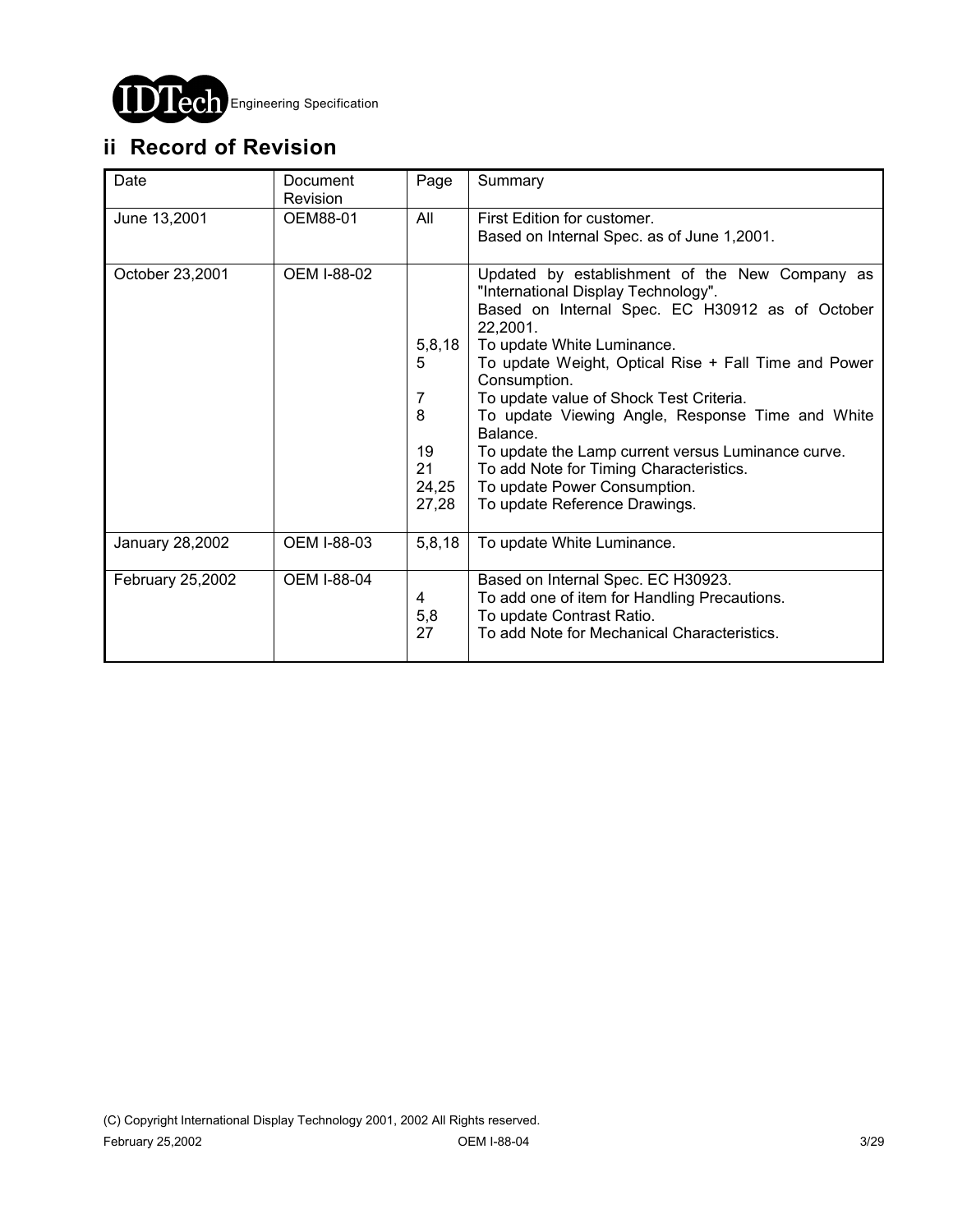

## **1.0 Handling Precautions**

- Damage to the panel or the panel electronics may result from any deviation from the recommended power on/off sequencing. The panel should not be hot plugged. Refer to the Power On/Off Sequence section in this Specification.
- Handle the panel with care. The LCD panel and CCFL (Cold Cathode Fluorescent Lamp)s are made of glass and may crack or break if dropped or subjected to excessive force.
- The CCFLs contain a small amount of Mercury so should not be disposed of to landfill. Dispose of as required by local ordinances or regulations.
- The LCD module contains small amounts of material having no flammability grade. The exemption conditions of the flammability requirements (4.7.3.4, IEC60950 3rd.Ed. or UL60950 3rd.Ed.) should be applied.
- The panel may be damaged by the application of twisting or bending forces to the module assembly.Care should be taken in the design of the monitor housing and the assembly procedure to prevent stress damage to the panel especially the lamp cable and the lamp connector..
- Use standard earthing/grounding procedures to prevent damage to the CMOS LSI while handling the module.
- Use earthing/grounding procedures, an ionic shower, or similar to prevent static damage while removing the protective front sheet.
- The front polarizer can be easily damaged. Take care not to scratch the front surface with any hard or abrasive material. Dust, finger marks, grease etc. can be removed with a soft damp cloth (a small amount of mild detergent can be used on the damp cloth). Do not apply water or datergent directly to the front surface as this may cause staining or damage the electronic components.
- Never use any solvent on the front polarizer or module as this may cause permanent damage.
- Do not open or modify the module assembly.
- Continuous operation of the panel with the same screen content may result in some image sticking. Over 10 hours operation with the same content is not recommended.
- Wipe off water drop immediately. Long contact with water may cause discoloration or spots.
- When the panel surface is soiled, wipe it with absorbent cotton or other soft cloth.
- Please do not use middle 3(three) screw holes on the upper(long) side and middle 3(three) screw holes on the lower(long) side for panel fixing. These screw holes are for manufacturing purpose only.
	- The information contained herein is presented only as a guide for the applications of our products. No responsibility is assumed by International Display Technology for any infringements of patents or other right of the third partied which may result from its use. No license is granted by implication or otherwise under any patent or patent rights of International Display Technology or others. .
	- The information contained herein may be changed without prior notice. It is therefore advisable to contact International Display Tehcnology before proceeding with the design of equipment incorporation this product. .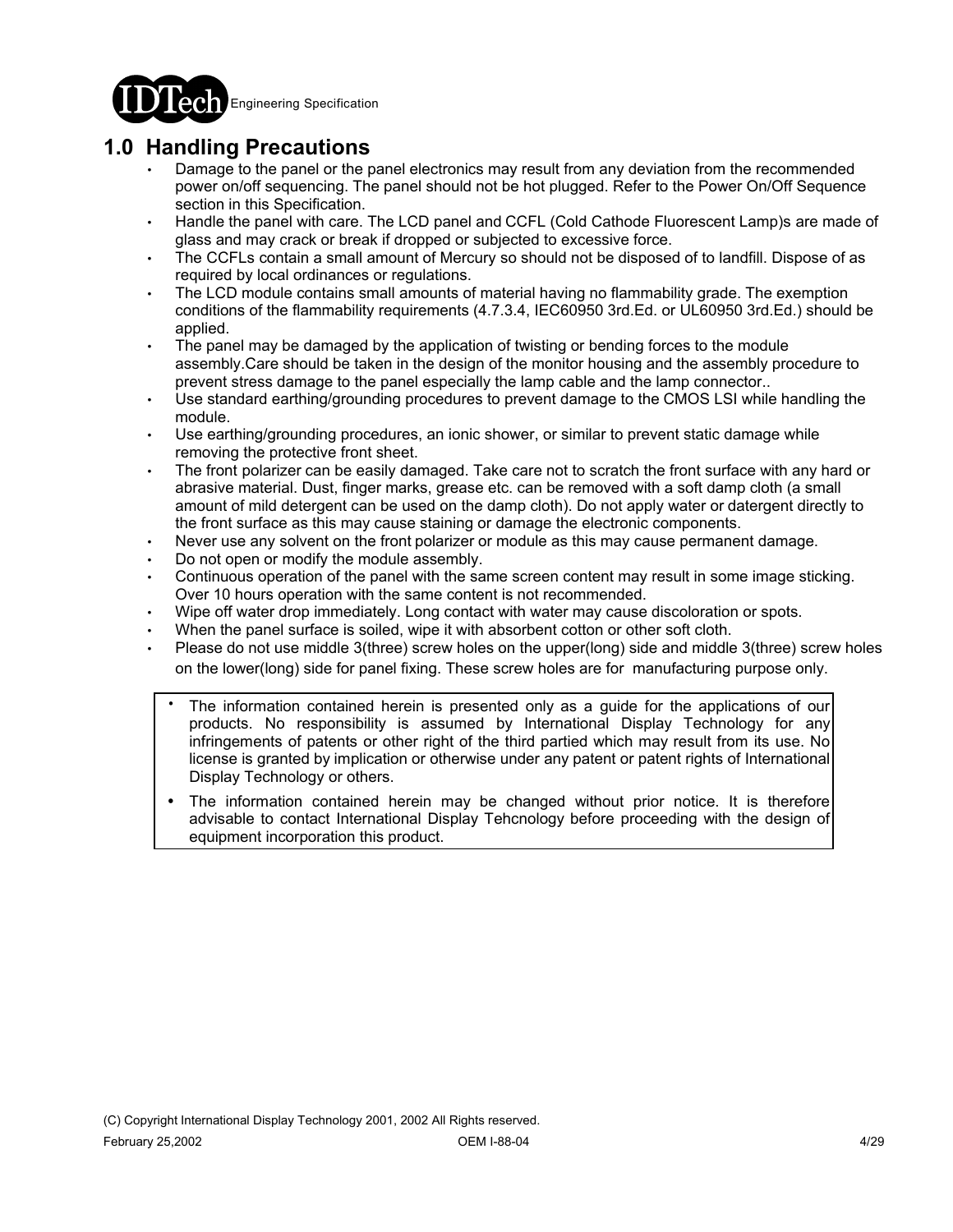

## **2.0 General Description**

This specification applies to the Type 18.1 Monochrome TFT/LCD Module 'ITSX88'.

This module is designed for a LCD monitor style display unit and excluding inverter.

The screen format and electrical interface are intended to support the VESA SXGA (1280(H) x 1024(V)at 60Hz) screen.

Supported gray scale is 8-bit per 1(one) sub-pixel.

All input signals are LVDS(Low Voltage Differential Signaling) interface compatible.

### **2.1 Characteristics**

The following items are characteristics summary on the table under 25 degree C condition:

| <b>CHARACTERISTICS ITEMS</b>                                    | <b>SPECIFICATIONS</b>                                                 |  |  |
|-----------------------------------------------------------------|-----------------------------------------------------------------------|--|--|
| Screen Diagonal [mm]                                            | 460                                                                   |  |  |
| Pixels H x V                                                    | 1280(x3) x 1024                                                       |  |  |
| Active Area [mm]                                                | 359.0(H) x 287.2(V)                                                   |  |  |
| Pixel Pitch [mm]                                                | 0.2805(per one triad) x 0.2805                                        |  |  |
| <b>Pixel Arrangement</b>                                        | Sub-pixel Vertical Stripe                                             |  |  |
| Weight [gram]                                                   | 2,850 typ.                                                            |  |  |
| Physical Size [mm]                                              | 389.0(W) typ. x 317.2(H) typ. x 27.0(D) max.                          |  |  |
| Display Mode                                                    | Normally Black                                                        |  |  |
| <b>Supported Grayscale</b>                                      | 8-bit per 1(one) sub-pixel                                            |  |  |
| White Luminance [cd/m <sup>2</sup> ]                            | 700 typ.                                                              |  |  |
| <b>Contrast Ratio</b>                                           | $550:1$ typ.                                                          |  |  |
| Optical Rise Time/Fall Time [msec]                              | Rise Time + Fall Time : 40 typ. (total) Note                          |  |  |
| Input Voltage [V]                                               | $+12 + 5%$                                                            |  |  |
| Power Consumption [W]                                           | 28.5 typ., 31.3 max. (W/o inverter power loss)                        |  |  |
| <b>Electrical Interface</b>                                     | <b>LVDS Dual</b><br>(Even/Odd A/B/C Data(8bit), 3sync signals, Clock) |  |  |
| Temperature Range [degree C]<br>Operating<br>Storage (Shipping) | $0$ to $+50$<br>$-20$ to $+60$                                        |  |  |

**Note : Luminance : Rise / Fall Time:Respective 10% -> 90%, 90%->10%**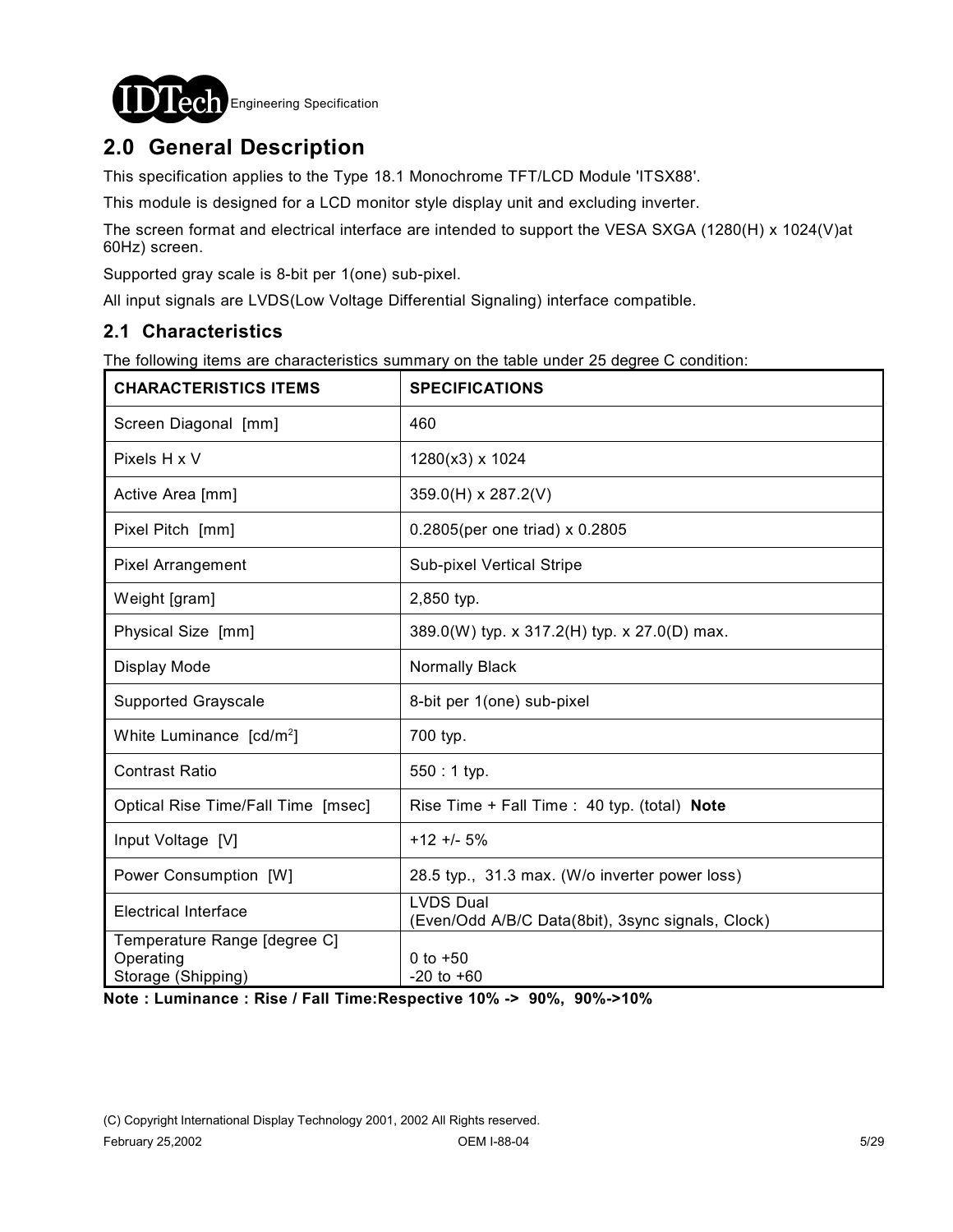

### **2.2 Functional Block Diagram**

The following diagram shows the functional block of this Type 18.1 Monochrome TFT/LCD Module.

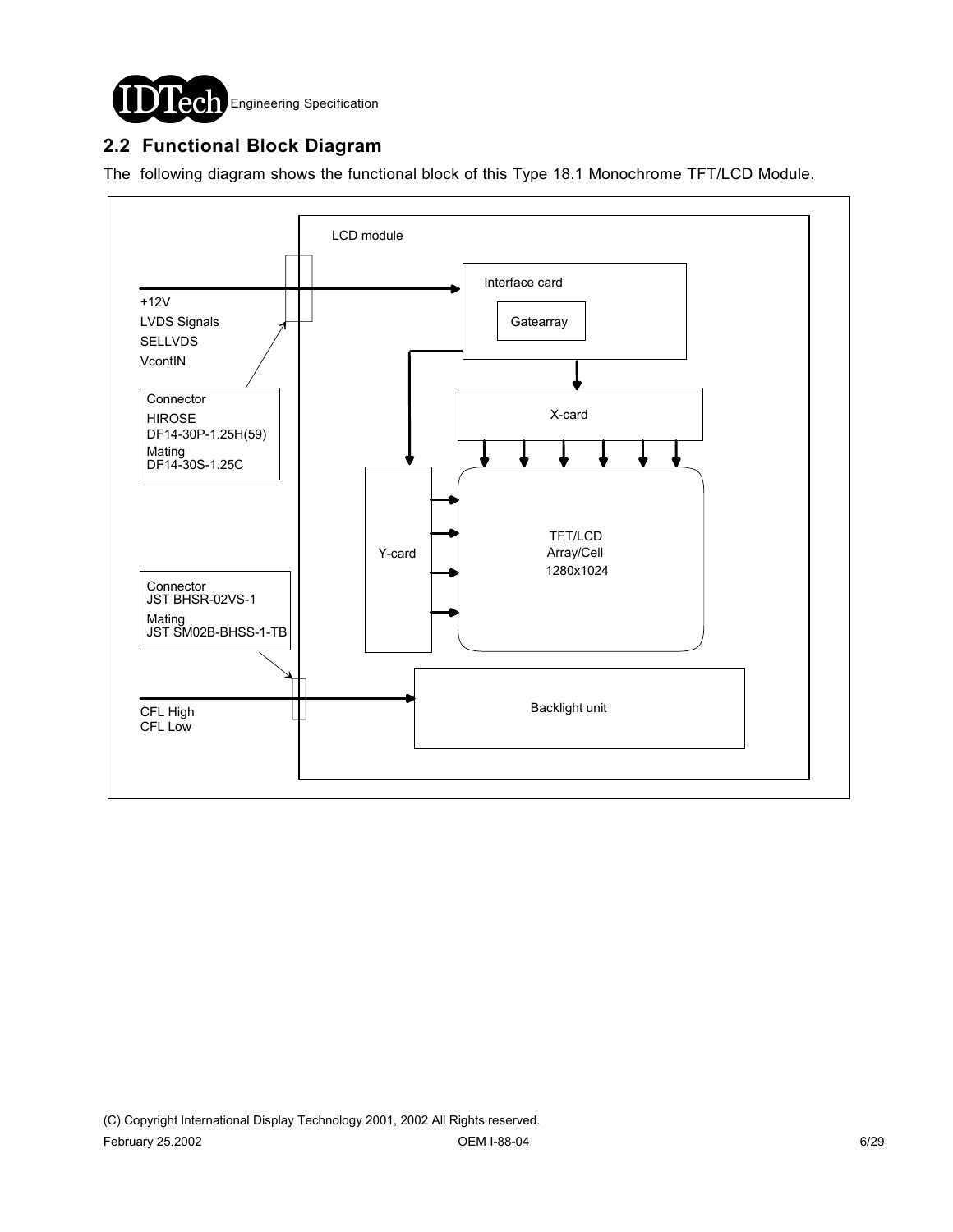

# **3.0 Absolute Maximum Ratings**

Absolute maximum ratings of the module is as follows ;

| Item                           | Symbol         | Min      | Max           | <b>Unit</b> | <b>Conditions</b>           |
|--------------------------------|----------------|----------|---------------|-------------|-----------------------------|
| Logic/LCD Drive Voltage        | Vin            | $-0.3$   | $+13.2$       | V           |                             |
| Select LVDS data order         | <b>SELLVDS</b> | $-0.3$   | $+3.3$        | $\vee$      |                             |
| <b>CFL Current</b>             | <b>ICFL</b>    | 0.0      | $+9.0$        | mArms       |                             |
| CFL Ignition Inverter Voltage  | Vi invCFL      | 0.0      | 1,700         | Vrms        |                             |
| <b>CFL Peak Inrush Current</b> | <b>ICFLp</b>   | 0.0      | 20            | mArms       |                             |
| Contrast control               | VcontlN        | $-0.3$   | $+3.3$        | V           |                             |
| <b>Operating Temperature</b>   | <b>TOP</b>     | $\Omega$ | $+50$         | deg.C       | Note 1                      |
| <b>Operating Humidity</b>      | <b>HOP</b>     | 8        | 80            | %RH         | Note 1                      |
| Storage Temperature            | TST            | $-20$    | $+60$         | deg.C       | Note 1                      |
| <b>Storage Humidity</b>        | <b>HST</b>     | 5        | 95            | %RH         | Note 1                      |
| Vibration                      |                |          | 10-200<br>1.5 | G<br>Hz     | Note 2                      |
| Shock                          |                |          | 50<br>11      | G<br>ms     | Note 2<br>Half sine<br>wave |

**Note 1 : Maximum Wet-Bulb should be 39 degree C and No condensation**.

**Note 2 : Vibration Specification**

 **- Sign Vibration:10-200-10Hz, 1.5G, 0.29 Oct/min, 30 min, X, Y, A Axis, Each One Time. Shock Specification**

 **- Half sine wave:50G 11msec. -X+/-, -Y+/-, -Z+/- (Total 6 directions), Each two times Shock.**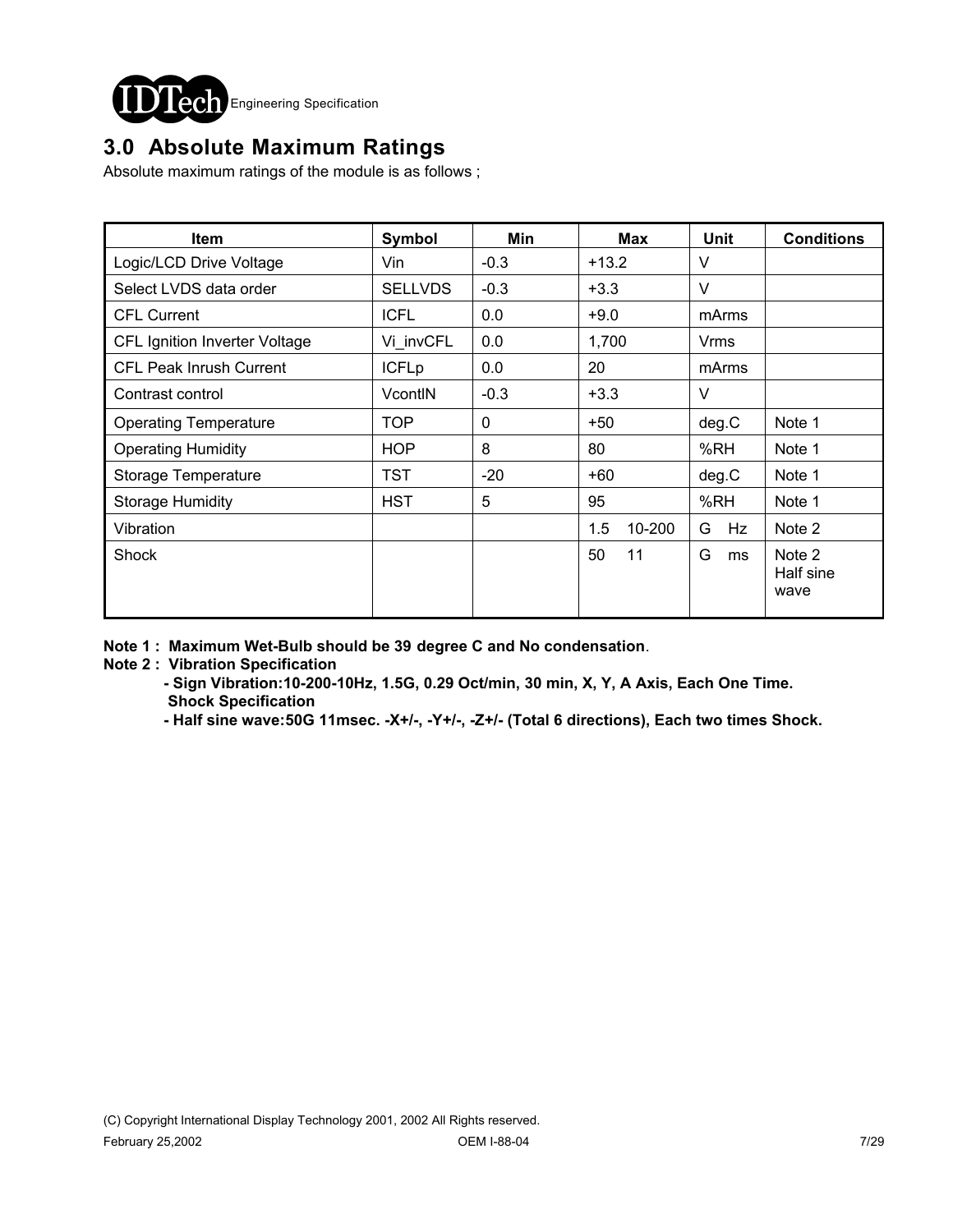

## **4.0 Optical Characteristics**

The optical characteristics are measured under stable conditions as follows under 25 degree C condition:

| Item                                         | Conditions                            |                    | Specification |                    |
|----------------------------------------------|---------------------------------------|--------------------|---------------|--------------------|
|                                              |                                       |                    | Typ.          | <b>Note</b>        |
| <b>Viewing Angle</b><br>(Degrees)            | Horizontal<br>K≧15                    | (Right)<br>(Left)  | 85<br>85      |                    |
| K:Contrast Ratio                             | Vertical<br>K≧15                      | (Upper)<br>(Lower) | 85<br>85      |                    |
|                                              | Horizontal<br>$K \geq 10$             | (Right)<br>(Left)  |               | 85 Min.<br>85 Min. |
|                                              | Vertical<br>$K \geq 10$               | (Upper)<br>(Lower) |               | 85 Min.<br>85 Min. |
| Contrast ratio                               |                                       |                    | 550           |                    |
| Response Time<br>(ms)                        | Rising(10%->90%)<br>Falling(90%->10%) |                    | 40            |                    |
| <b>White Balance</b>                         | White<br>X                            |                    | 0.299         |                    |
|                                              | White<br>٧                            |                    | 0.305         |                    |
| Maximum White Luminance (cd/m <sup>2</sup> ) | $ $ CFL 6.0 mA                        | <b>Note</b>        | 700           |                    |

**Note**:Measure center of the screen.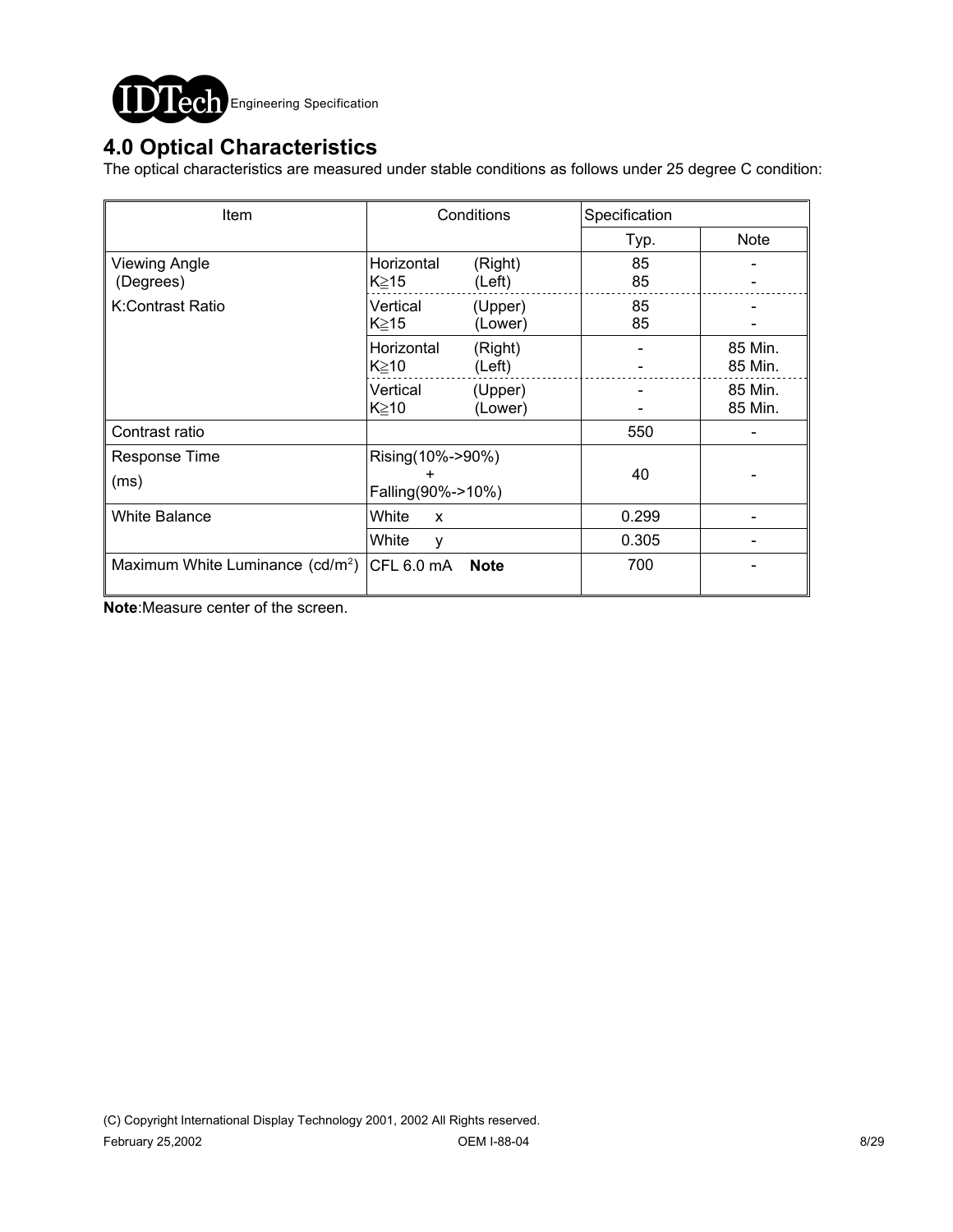

# **5.0 Signal Interface**

### **5.1 Connectors**

Physical interface is described as for the connector on module.

These connectors are capable of accommodating the following signals and will be following components.

| Connector Name / Designation | <b>Signal Connector</b> |
|------------------------------|-------------------------|
| Manufacturer                 | <b>HIROSE</b>           |
| Type / Part Number           | DF14-30P-1.25H(59)      |
| Mating Type / Part Number    | DF14-30S-1.25C          |
| Contact / Part Number        | DF14-2628SCFA           |

| Connector Name / Designation | For Backlight Connector |
|------------------------------|-------------------------|
| Manufacturer                 | JST                     |
| Type / Part Number           | <b>BHSR-02VS-1</b>      |
| Mating Type / Part Number    | SM02B-BHSS-1-TB         |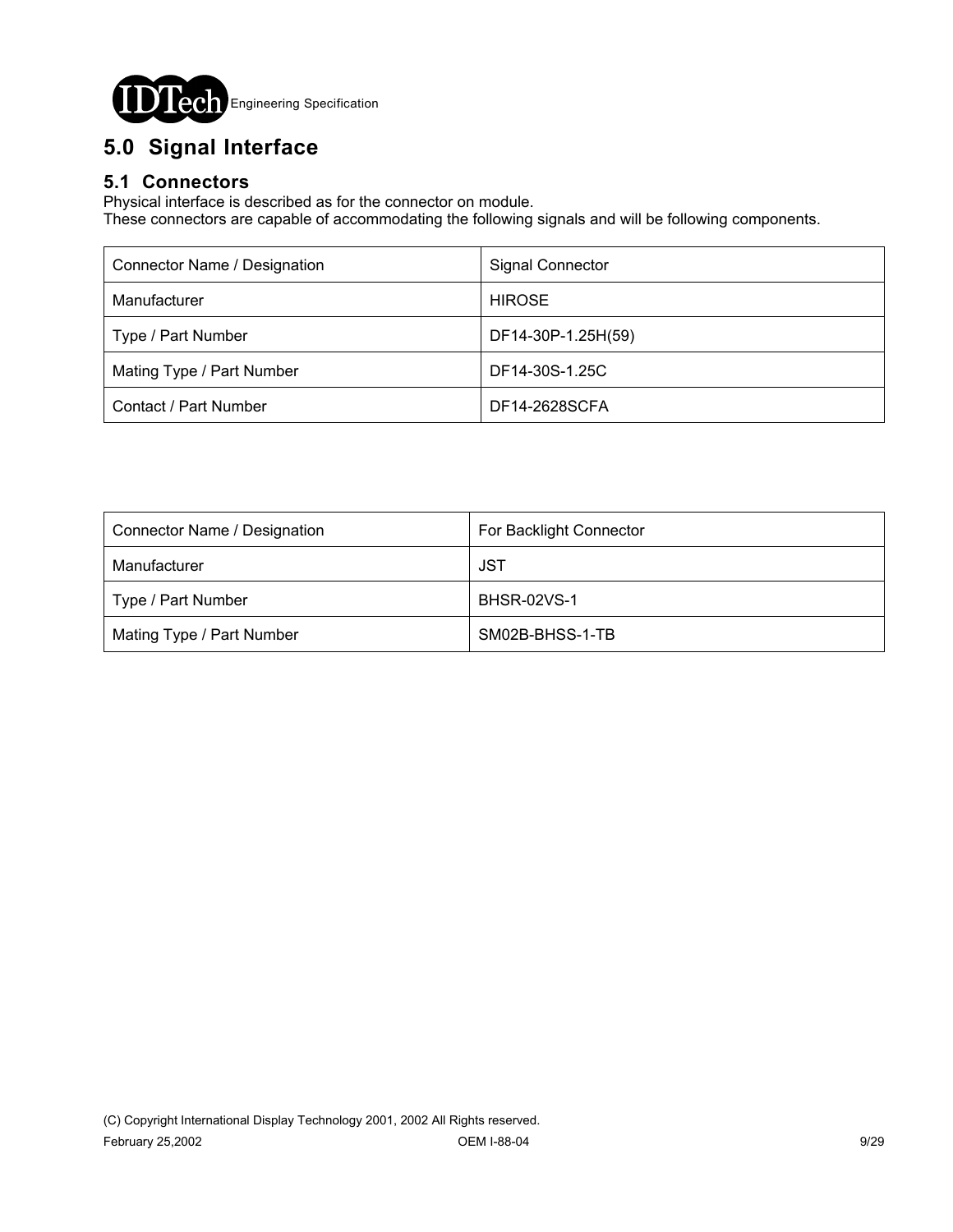

### **5.2 Interface Signal Connector**

| Pin#       | <b>Signal Name</b> | Pin#           | <b>Signal Name</b> |
|------------|--------------------|----------------|--------------------|
| 30         | $Vin(+12V)$        | 29             | $Vin(+12V)$        |
| 28         | $Vin(+12V)$        | 27             | VinRTN(GND)        |
| 26         | VinRTN(GND)        | 25             | VinRTN(GND)        |
| 24         | <b>SELLVDS</b>     | 23             | VcontIN            |
| 22         | <b>DGND</b>        | 21             | RxOIN3+            |
| 20         | RxOIN3-            | 19             | RxOCLKIN+          |
| 18         | RxOCLKIN-          | 17             | RxOIN2+            |
| 16         | RxOIN2-            | 15             | RxOIN1+            |
| 14         | RxOIN1-            | 13             | RxOIN0+            |
| 12         | RxOIN0-            | 11             | RxEIN3+            |
| 10         | RxEIN3-            | 9              | RxECLKIN+          |
| 8          | RxECLKIN-          | $\overline{7}$ | RxEIN2+            |
| 6          | RxEIN2-            | 5              | RxEIN1+            |
| 4          | RxEIN1-            | 3              | RxEIN0+            |
| $\sqrt{2}$ | RxEIN0-            | 1              | LVDSGND            |

### **Lamp Connector Pin Assignment**

| ∣ Pin # | <b>Signal Name</b> | Pin# | <b>Signal Name</b> |
|---------|--------------------|------|--------------------|
|         | CFL-High           |      | CFL-Low            |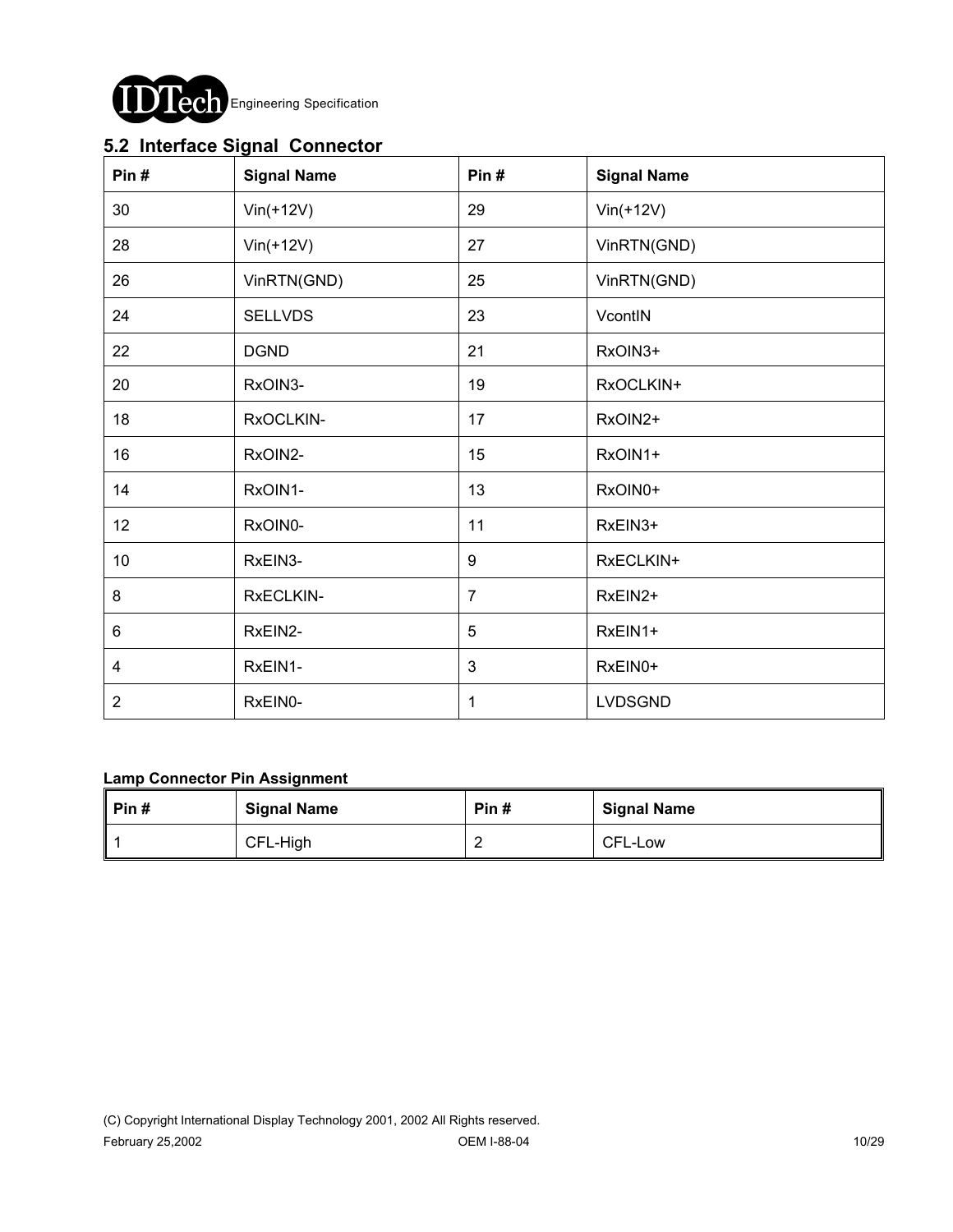

### **5.3 Interface Signal Description**

The module uses a pair of LVDS receiver SN75LVDS82(Texas Instruments) or compatible. LVDS is a differential signal technology for LCD interface and high speed data transfer device. Transmitter shall be SN75LVDS83(negative edge sampling) or compatible.

The first LVDS port (RxExxx) transmits even pixels while the second LVDS port (RxOxxx) transmits odd pixels.

Pin numberings have been changed from previous models of ITSX94, ITSX94N, ITSX94N1, and ITSX96R, due to signal connector type change. Physical order of singals are not changed. Please refer to the chart below for pin #1.

LCD Drive Connector No.1 Pin location

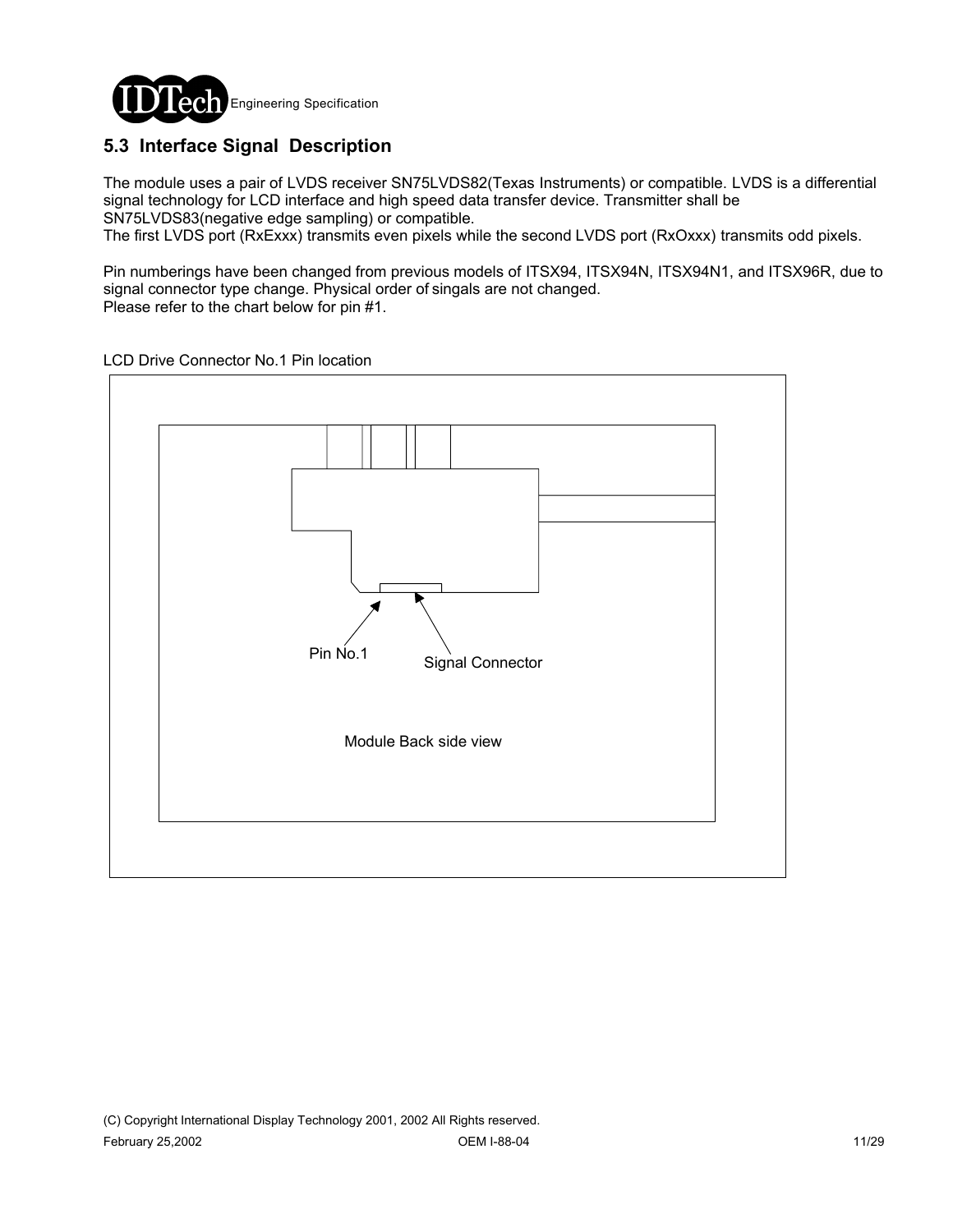

### LCD Drive Connector Signal Description

| PIN#           | <b>SIGNAL NAME</b> | <b>Description</b>                                                        |
|----------------|--------------------|---------------------------------------------------------------------------|
| 30             | Vin                | +12.0V Power Supply                                                       |
| 29             | Vin                | +12.0V Power Supply                                                       |
| 28             | Vin                | +12.0V Power Supply                                                       |
| 27             | <b>VinRTN</b>      | Ground for Vin line                                                       |
| 26             | <b>VinRTN</b>      | Ground for Vin line                                                       |
| 25             | <b>VinRTN</b>      | Ground for Vin line                                                       |
| 24             | <b>SELLVDS</b>     | Select LVDS data order. See the following figure.                         |
| 23             | (RESERVED)         | This pin should be left open.                                             |
| 22             | <b>DGND</b>        | Signal Ground                                                             |
| 21             | RxOIN3+            | Positive LVDS differential data input (Odd data)                          |
| 20             | RxOIN3-            | Negative LVDS differential data input (Odd data)                          |
| 19             | RxOCLKIN+          | Positive LVDS differential clock input (Odd Clock)                        |
| 18             | RxOCLKIN-          | Negative LVDS differential clock input (Odd Clock)                        |
| 17             | RxOIN2+            | Positive LVDS differential data input (Odd data)                          |
| 16             | RxOIN2-            | Negative LVDS differential data input (Odd data)                          |
| 15             | RxOIN1+            | Positive LVDS differential data input (Odd data)                          |
| 14             | RxOIN1-            | Negative LVDS differential data input (Odd data)                          |
| 13             | RxOIN0+            | Positive LVDS differential data input (Odd data)                          |
| 12             | RxOIN0-            | Negative LVDS differential data input (Odd data)                          |
| 11             | RxEIN3+            | Positive LVDS differential data input (Even data)                         |
| 10             | RxEIN3-            | Negative LVDS differential data input (Even data)                         |
| 9              | RxECLKIN+          | Positive LVDS differential clock input (Even Clock)                       |
| 8              | RxECLKIN-          | Negative LVDS differential clock input (Even Clock)                       |
| $\overline{7}$ | RxEIN2+            | Positive LVDS differential data input (Even data, H-Sync, V-Sync, DSPTMG) |
| 6              | RxEIN2-            | Negative LVDS differential data input (Even data, H-Sync, V-Sync, DSPTMG) |
| 5              | RxEIN1+            | Positive LVDS differential data input (Even data)                         |
| 4              | RxEIN1-            | Negative LVDS differential data input (Even data)                         |
| 3              | RxEIN0+            | Positive LVDS differential data input (Even data)                         |
| $\overline{2}$ | RxEIN0-            | Negative LVDS differential data input (Even data)                         |
| 1              | <b>DGND</b>        | Signal Ground                                                             |

**Note:** Input signals of odd and even clock shall be the same timing.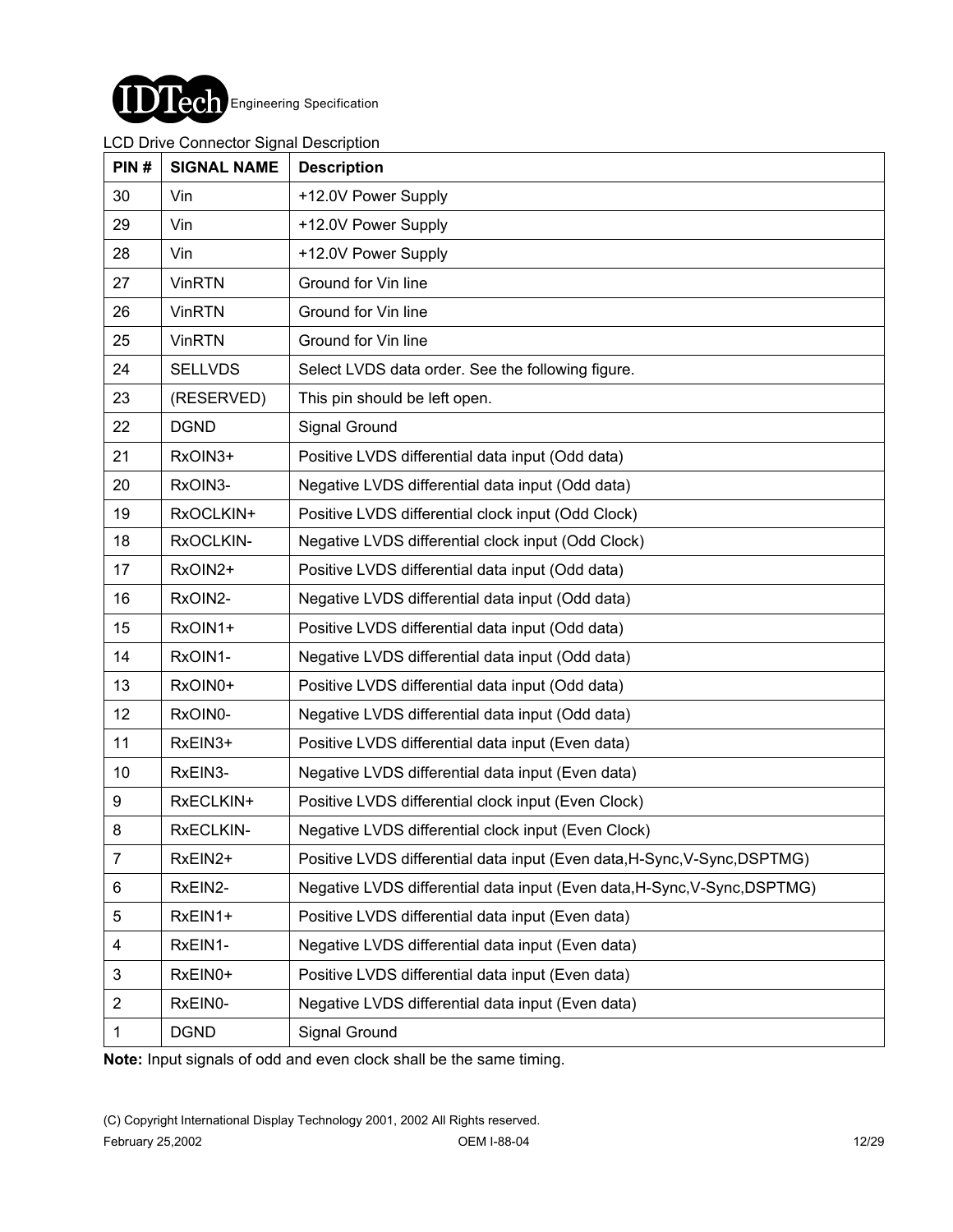

The interface card has a 100ohm resistor between positive and negative lines of each LVDS signal input on the internal circuit.



Note:A/B/C data 7:MSB, A/B/C data 0:LSB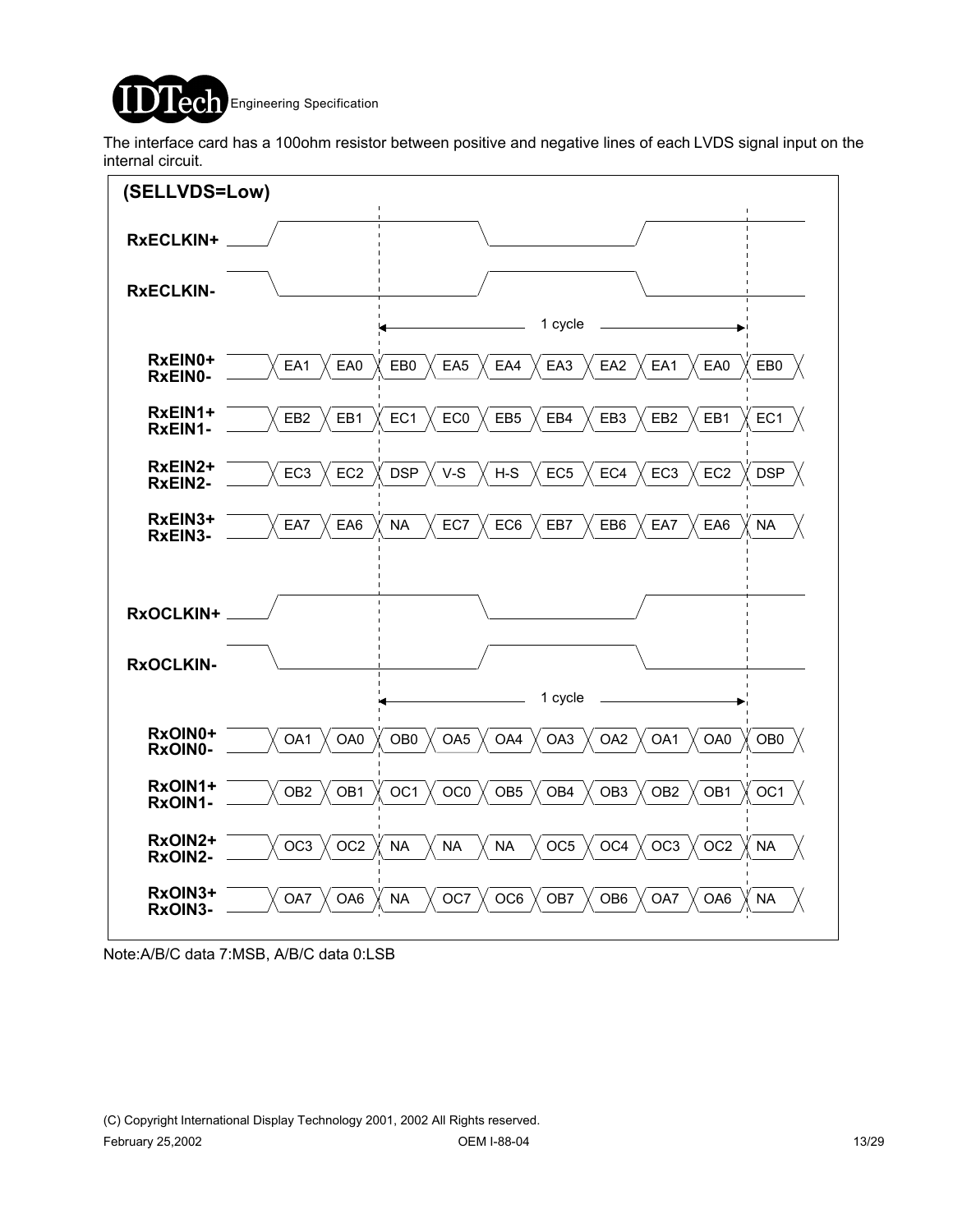



Note:A/B/C data 7:MSB, A/B/C data 0:LSB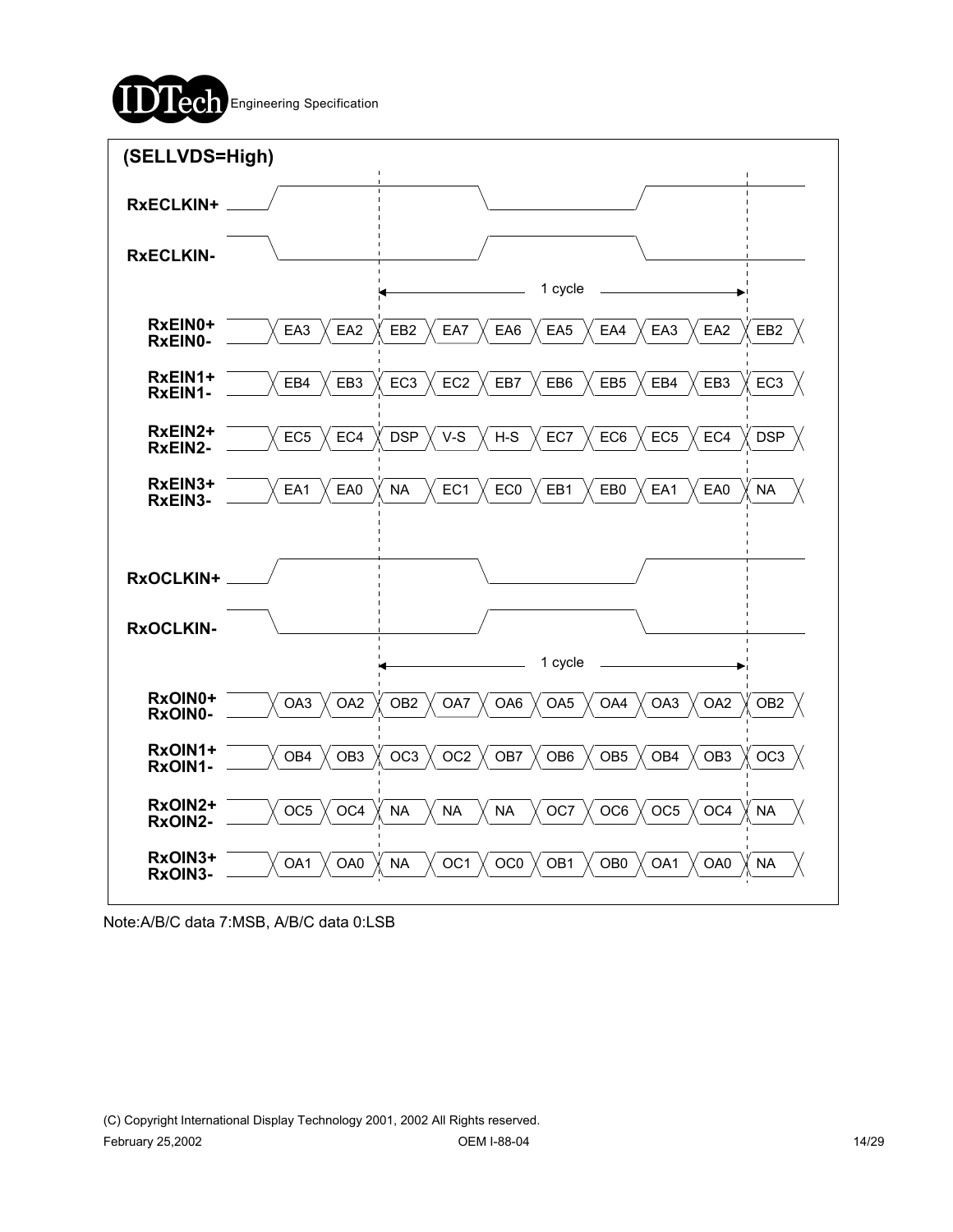

### The following is LVDS Signal description.

| <b>LVDS DATA NAME</b> | <b>Description</b>     |                                                                            |
|-----------------------|------------------------|----------------------------------------------------------------------------|
| <b>DSP</b>            | <b>Display Timing</b>  | When the signal is high, the pixel data shall be valid to be<br>displayed. |
| $V-S$                 | <b>Vertical Sync</b>   | Both Positive and negative polarity are acceptable.                        |
| $H-S$                 | <b>Horizontal Sync</b> | Both Positive and negative polarity are acceptable.                        |

| TI LVDS X'mitter<br>(SN75LVDS83)<br><b>Signal name</b> | <b>ITSX88 LVDS Signal</b><br>(SELLVDS=Low) | <b>ITSX88 LVDS Signal</b><br>(SELLVDS=High) |
|--------------------------------------------------------|--------------------------------------------|---------------------------------------------|
| D <sub>0</sub>                                         | A <sub>0</sub>                             | A2                                          |
| D <sub>1</sub>                                         | A <sub>1</sub>                             | A <sub>3</sub>                              |
| D <sub>2</sub>                                         | A2                                         | A4                                          |
| D <sub>3</sub>                                         | A <sub>3</sub>                             | A <sub>5</sub>                              |
| D <sub>4</sub>                                         | A4                                         | A <sub>6</sub>                              |
| D <sub>5</sub>                                         | A7                                         | A <sub>1</sub>                              |
| D <sub>6</sub>                                         | A <sub>5</sub>                             | A7                                          |
| D7                                                     | B <sub>0</sub>                             | <b>B2</b>                                   |
| D <sub>8</sub>                                         | <b>B1</b>                                  | B <sub>3</sub>                              |
| D <sub>9</sub>                                         | <b>B2</b>                                  | <b>B4</b>                                   |
| D <sub>10</sub>                                        | B <sub>6</sub>                             | B <sub>0</sub>                              |
| D11                                                    | B7                                         | <b>B1</b>                                   |
| D <sub>12</sub>                                        | B <sub>3</sub>                             | B <sub>5</sub>                              |
| D <sub>13</sub>                                        | <b>B4</b>                                  | B <sub>6</sub>                              |
| D <sub>14</sub>                                        | B <sub>5</sub>                             | B7                                          |
| D <sub>15</sub>                                        | CO                                         | C <sub>2</sub>                              |
| D <sub>16</sub>                                        | C <sub>6</sub>                             | CO                                          |
| D17                                                    | C <sub>7</sub>                             | C <sub>1</sub>                              |
| D <sub>18</sub>                                        | C <sub>1</sub>                             | C <sub>3</sub>                              |
| D <sub>19</sub>                                        | C <sub>2</sub>                             | C <sub>4</sub>                              |
| D <sub>20</sub>                                        | C <sub>3</sub>                             | C <sub>5</sub>                              |
| D <sub>21</sub>                                        | C <sub>4</sub>                             | C <sub>6</sub>                              |
| D <sub>22</sub>                                        | C <sub>5</sub>                             | C7                                          |
| D <sub>23</sub>                                        | <b>NA</b>                                  | <b>NA</b>                                   |
| D24                                                    | H Sync                                     | H Sync                                      |
| D <sub>25</sub>                                        | V Sync                                     | V Sync                                      |
| D <sub>26</sub>                                        | Disp Timing                                | Disp Timing                                 |
| D <sub>27</sub>                                        | A <sub>6</sub>                             | A <sub>0</sub>                              |

#### **Note:**

SELLVDS: Pin#7 of Signal connector A0: LSB, A7: MSB

(C) Copyright International Display Technology 2001, 2002 All Rights reserved.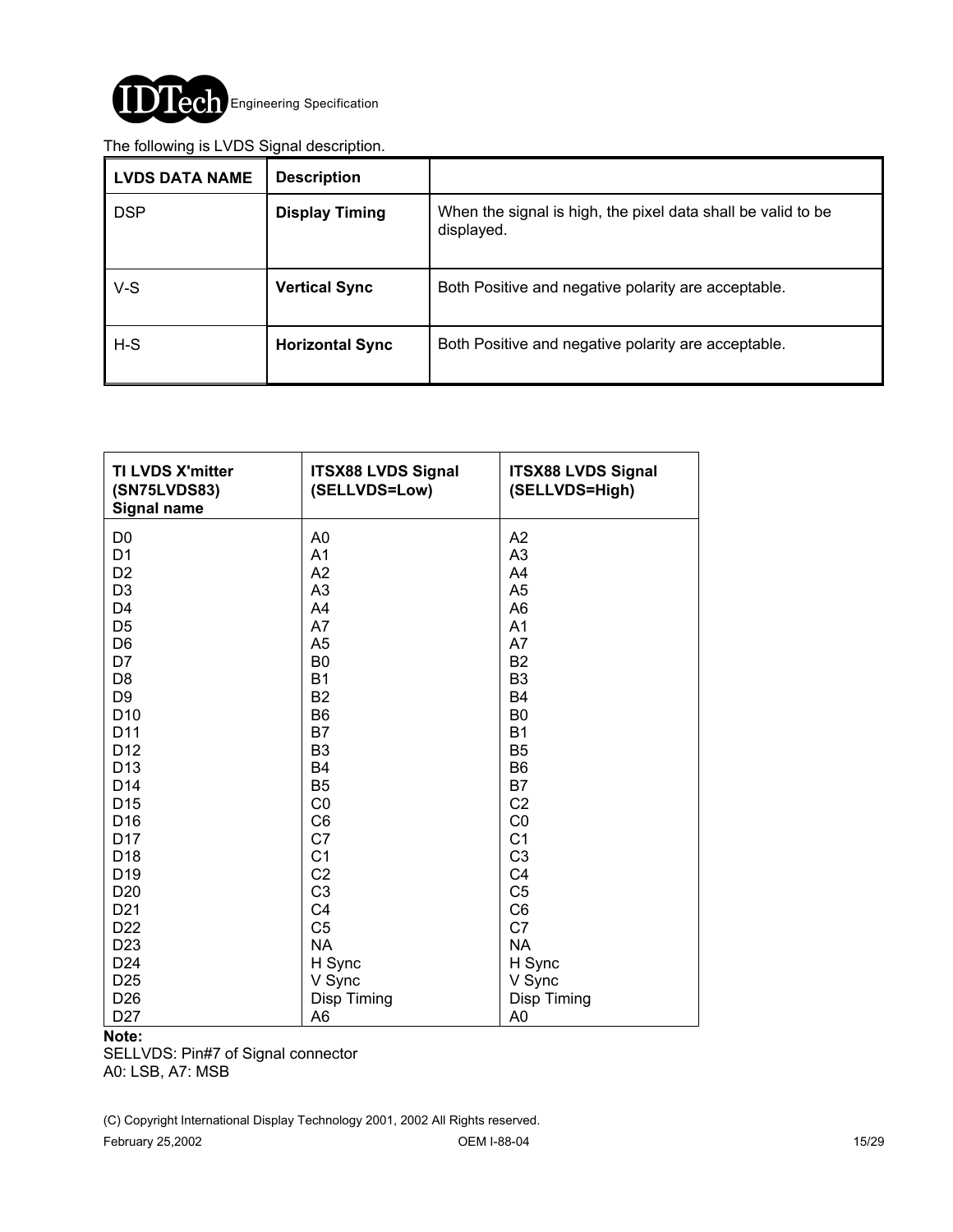

## **5.4 Interface Signal Electrical Characteristics**

Input signals shall be low or Hi-Z state when Vin is off.

It is recommended to refer the specifications of SN75LVDS82DGG(Texas Instruments) in detail.

| <b>Parameter</b> | <b>Condition</b>                                 | Min    | Max | unit |
|------------------|--------------------------------------------------|--------|-----|------|
| Vth              | Differential Input High Voltage<br>$(Vcm=+1.2V)$ |        | 100 | mV   |
| Vtl              | Differential Input High Voltage<br>$(Vcm=+1.2V)$ | $-100$ |     | mV   |

### LVDS Timing



#### LVDS Macro AC characteristics.

| Parameter                             | Symbol                                         | Min  | Typ     | Max | Unit |
|---------------------------------------|------------------------------------------------|------|---------|-----|------|
| LVDS Clock Cycle                      | Trxc                                           | 17.6 | 18.5    | 20  | [ns] |
| LVDS Data Cycle                       | Trxd                                           |      | Trxc/7  |     | [ns] |
| Sample Data Setup Time<br>(Trxc=Typ.) | Trxss                                          | 600  |         |     | [ps] |
| Sample Data Hold Time<br>(Trxc=Typ.)  | Trxsh                                          | 600  |         |     | [ps] |
| Data Sample Time                      | Trxs                                           |      | Trxc/14 |     | [ns] |
| Data Sample Cycle                     | $\mathsf{Tr} \mathsf{x}\mathsf{s}\mathsf{c}$ . |      | Trxc/7  |     | [ns] |

(C) Copyright International Display Technology 2001, 2002 All Rights reserved.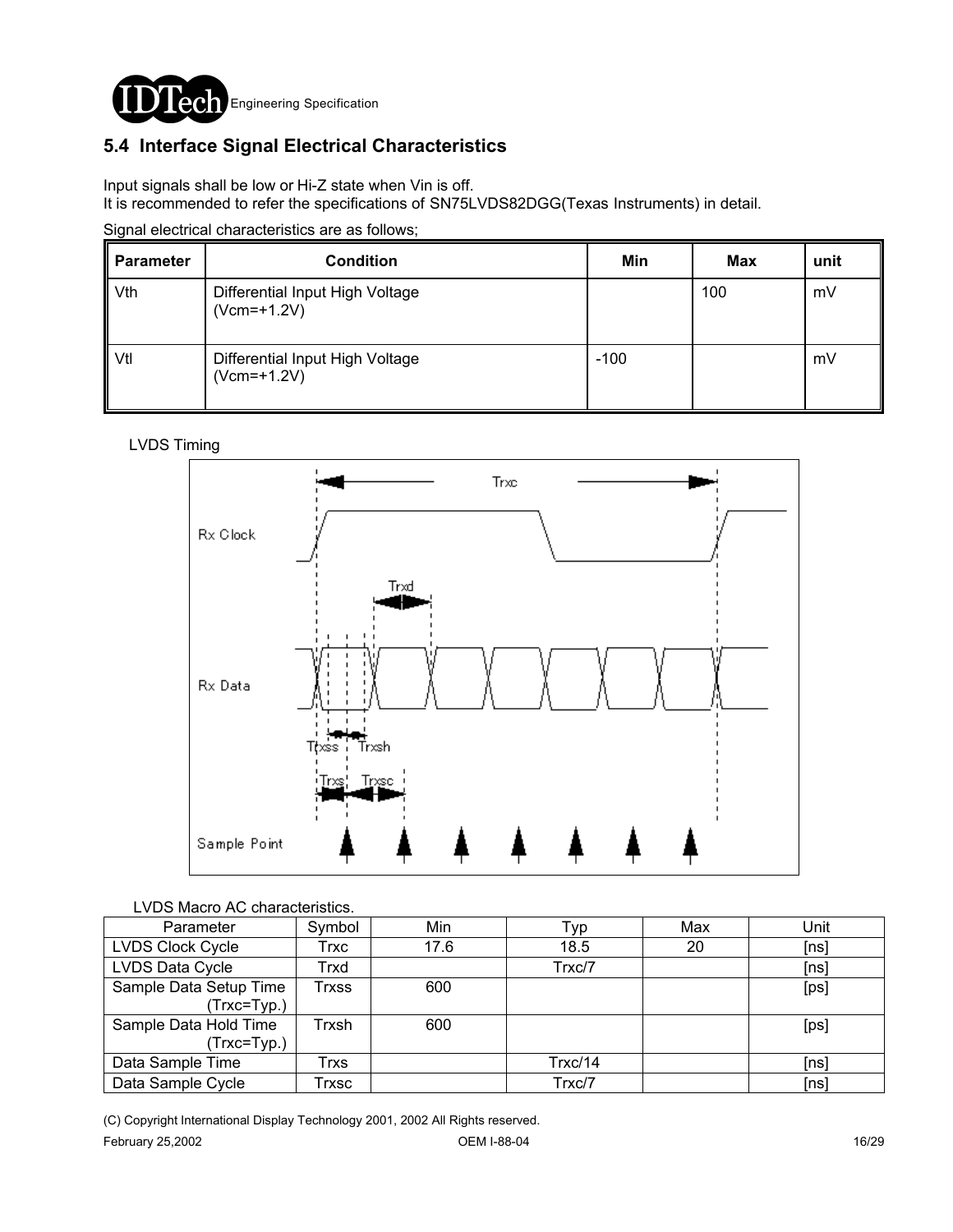

| <b>Name</b>    | <b>Description</b> | Min    | <b>Typ</b>      | <b>Max</b> | Unit | <b>Note</b> |
|----------------|--------------------|--------|-----------------|------------|------|-------------|
| <b>SELLVDS</b> | High voltage       | 2      | 3               | 3.3        |      |             |
|                | Low voltage        | $-0.1$ | 0               | 0.7        |      |             |
|                | Current            | - 1    | $\qquad \qquad$ |            | mA   |             |

### **5.5 Lamp Connector Signal Description**

| PIN# | <b>SIGNAL NAME</b> | <b>Description</b>                   |
|------|--------------------|--------------------------------------|
|      | CFL-High           | High voltage input for backlight CFL |
|      | CFL-Low            | Low voltage input for backlight CFL  |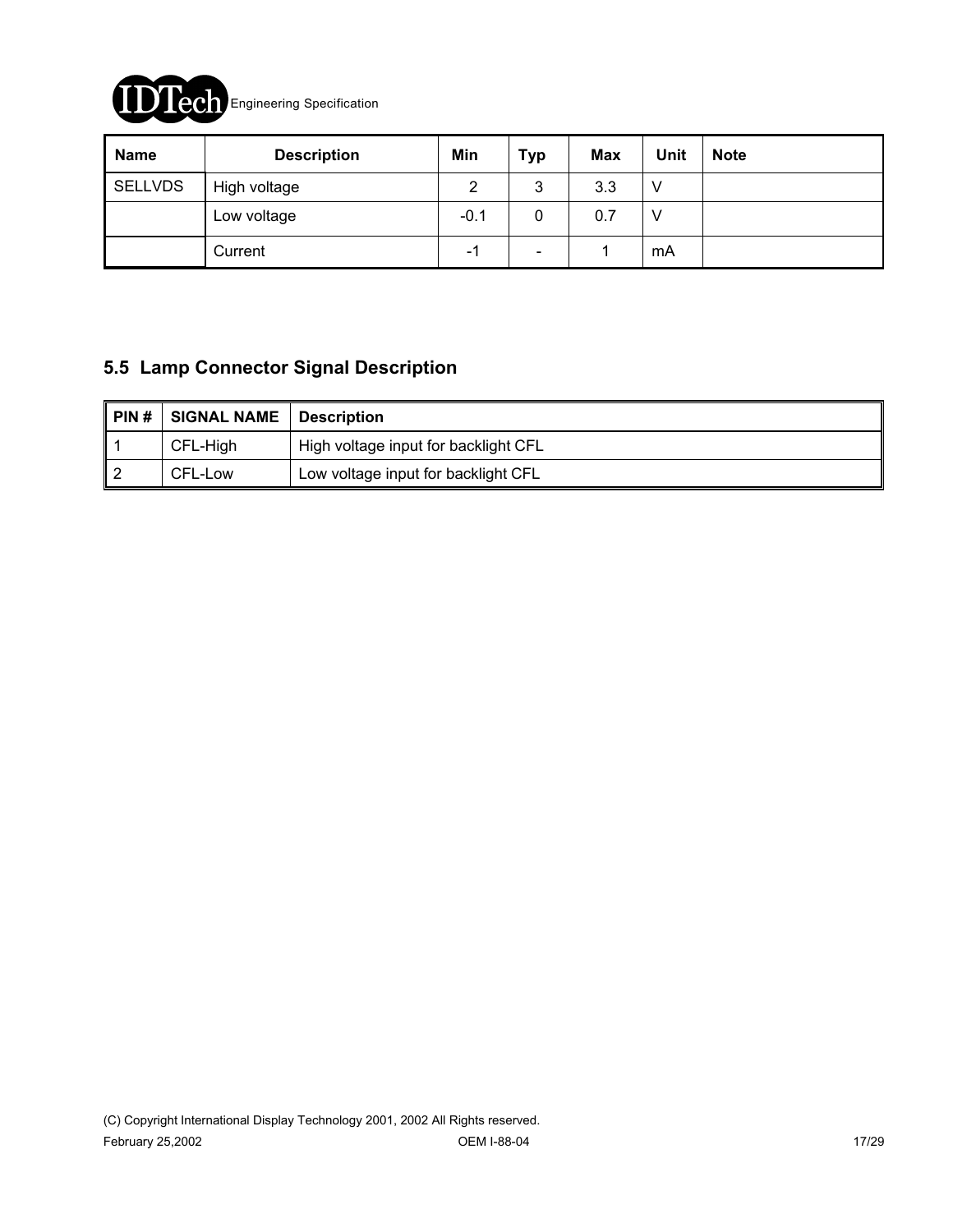

### **5.6 Lamp Connector Input Signal Electrical Characteristics**

#### **CFL Characteristics**

CFL characteristics are as follows. Each parameter value is described for one CFL.

| Symbol         | <b>Parameter</b>               | <b>MIN</b> | <b>MAX</b> | <b>Units</b> | <b>Condition</b> | <b>Remark</b> |
|----------------|--------------------------------|------------|------------|--------------|------------------|---------------|
| <b>ICFL</b>    | <b>CFL Current</b>             |            |            | mArms        | $Ta=25C$         | Note 1        |
| fCFL           | <b>CFL Frequency</b>           | 30         | 80         | <b>KHz</b>   | $Ta=25C$         | Note 2        |
| <b>ViCFL</b>   | <b>CFL Ignition Voltage</b>    |            | 1,500      | Vrms         | $Ta=0C$          |               |
| <b>TdlyCFL</b> | <b>CFL Ignition Delay Time</b> |            |            | second       | $Ta=25C$         |               |

Note 1: If the CFL current exceeds MIN/MAX values, then "CFL life", "ON/OFF cycle", and "Safety" will not be guaranteed.

Note 2: CFL frequency should be carefully determined to avoid interference between inverter and TFT LCD.

#### **Inverter Design Point**

Following is a guideline for the inverter. Each parameter value except White Luminance is described for one CFL.

| Symbol       | <b>Parameter</b>                           | <b>MIN</b> | Design<br><b>Point</b> | <b>MAX</b>     | <b>Units</b>      | <b>Condition</b> | <b>Remark</b> |
|--------------|--------------------------------------------|------------|------------------------|----------------|-------------------|------------------|---------------|
| (L255)       | <b>White Luminance</b>                     |            | 700                    | $\blacksquare$ | cd/m <sup>2</sup> | $Ta=25C$         | Note 1        |
| <b>ICFL</b>  | <b>CFL Current</b>                         | 4          | 6.0                    | 9              | mA                | $Ta=25C$         | Note 2        |
| <b>VCFL</b>  | CFL Voltage (reference)                    |            | 667                    |                | V                 | $Ta=25C$         | Note 2        |
| <b>PCFL</b>  | <b>CFL Power Consumption</b>               |            | 4.0(x6)                |                | W                 | $Ta=25C$         | Note 3        |
| fCFL         | <b>CFL Frequency</b>                       | 30         | 65                     | 80             | <b>KHz</b>        | $Ta=25C$         | Note 4        |
| Vi invCFL    | CFL Ignition Voltage for<br>Inverter       | 1,500      |                        | 1,700          | <b>Vrms</b>       | $Ta=0C$          |               |
| Tdly invCF   | CFL Ignition<br>Delay Time<br>for Inverter | 1          |                        |                | second            | $Ta=25C$         | Note 5        |
| <b>ICFLp</b> | <b>CFL Peak Inrush Current</b>             |            |                        | 20             | mA                | $Ta=25C$         | Note 6        |

Note 1: Design Point; At white luminance 700 cd/m<sup>2</sup>, PCFL=4.0x6 W is required.

Note 2: If the CFL current exceeds MIN/MAX values, then "CFL life", "ON/OFF cycle" and "Safety" will not be guaranteed.

Note 3: Caluculated value for reference (ICFL x VCFL = PCFL).

Note 4: CFL frequency should be carefully determined to avoid interference between inverter and TFT LCD.

Note 5: Generally, CFL has some amount of delay time after applying kick-off voltage. It is recommended to keep on applying kick-off voltage for 1.0 second unit discharge at least.

Note 6: (Duration = 50 msec)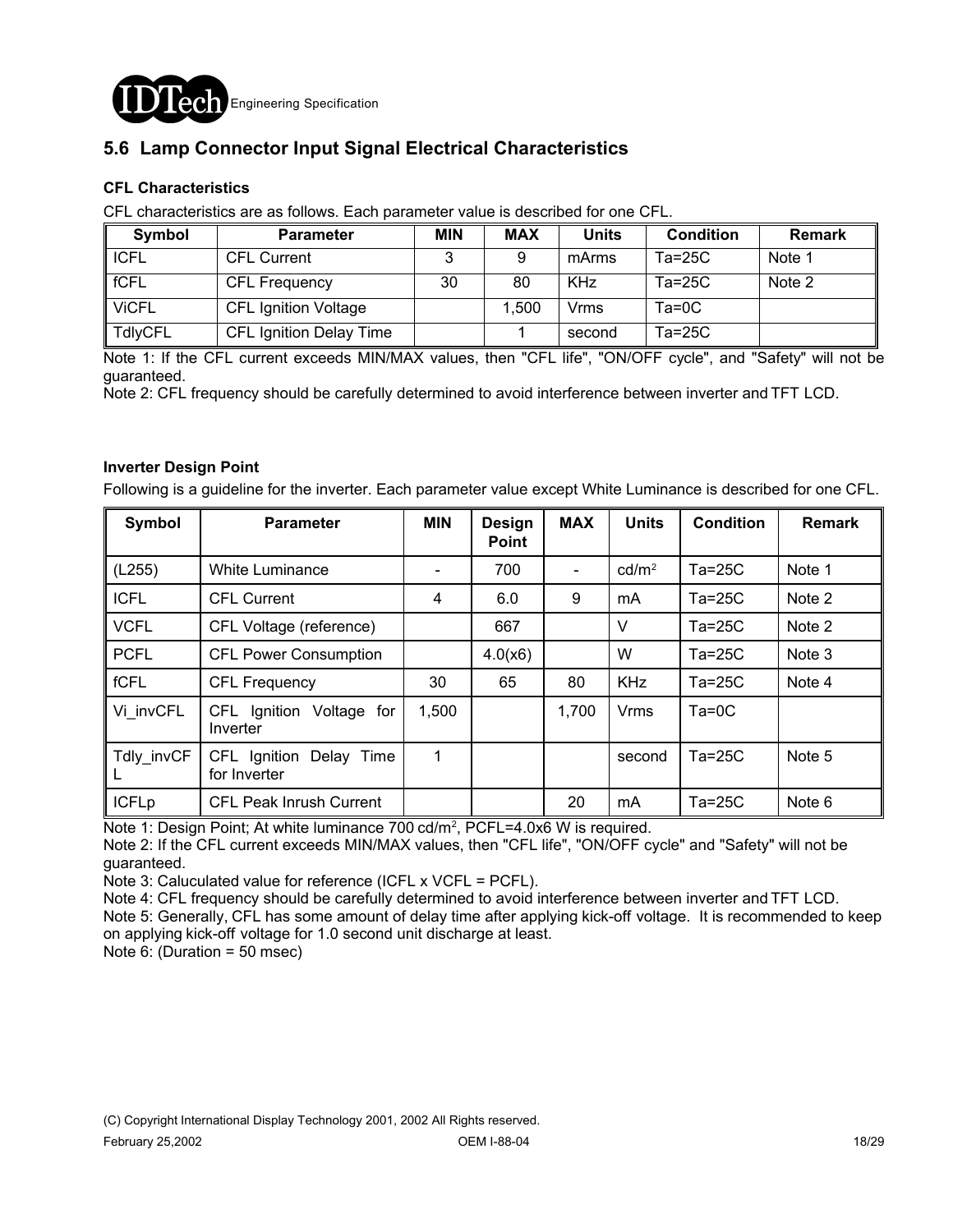

The following chart is the Lamp current versus Luminance curve for your reference.

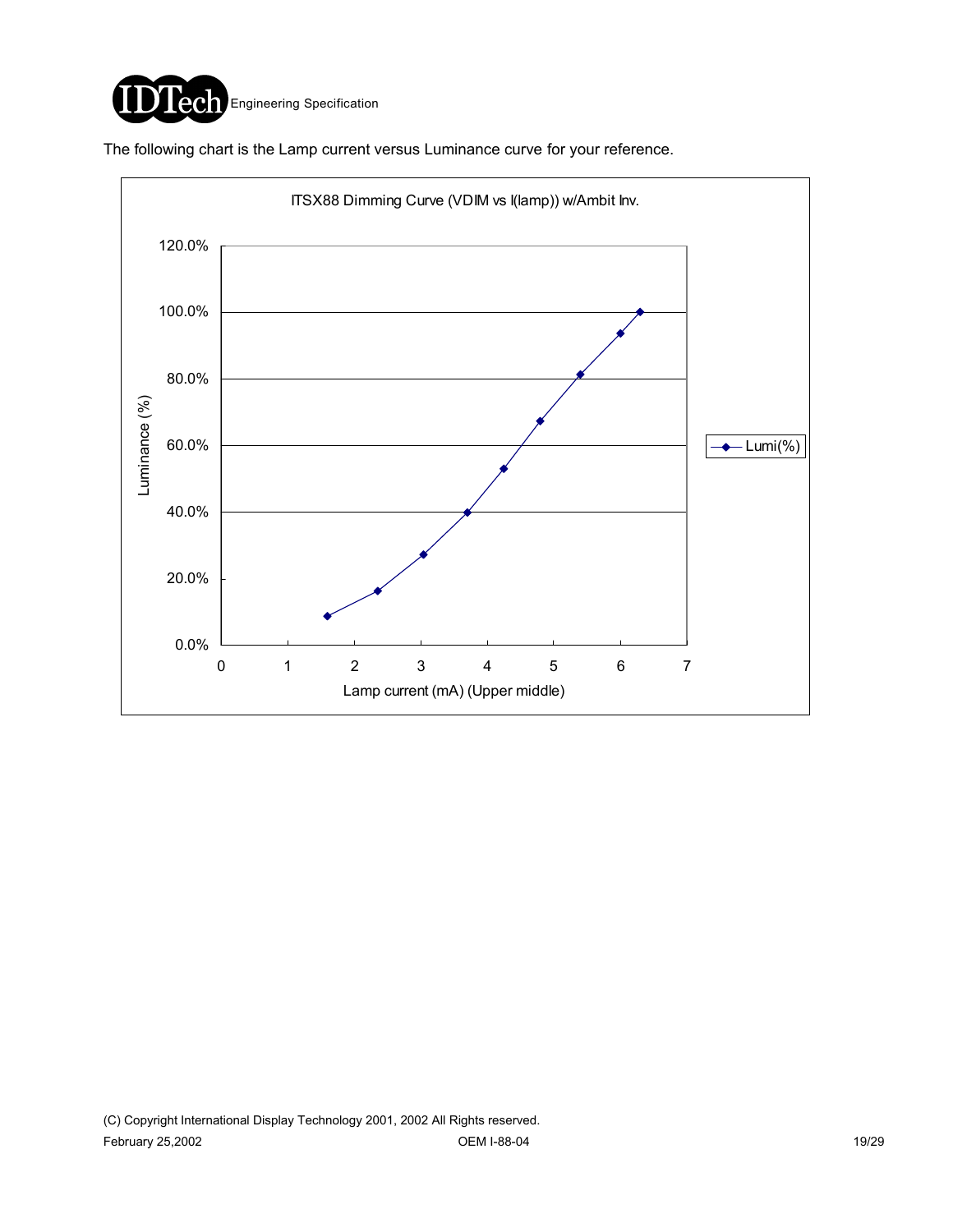

# **6.0 Pixel format image**

Following figure shows the relationship of the input signals and LCD pixel format image. Odd and even pair of ABC data are sampled at a time.

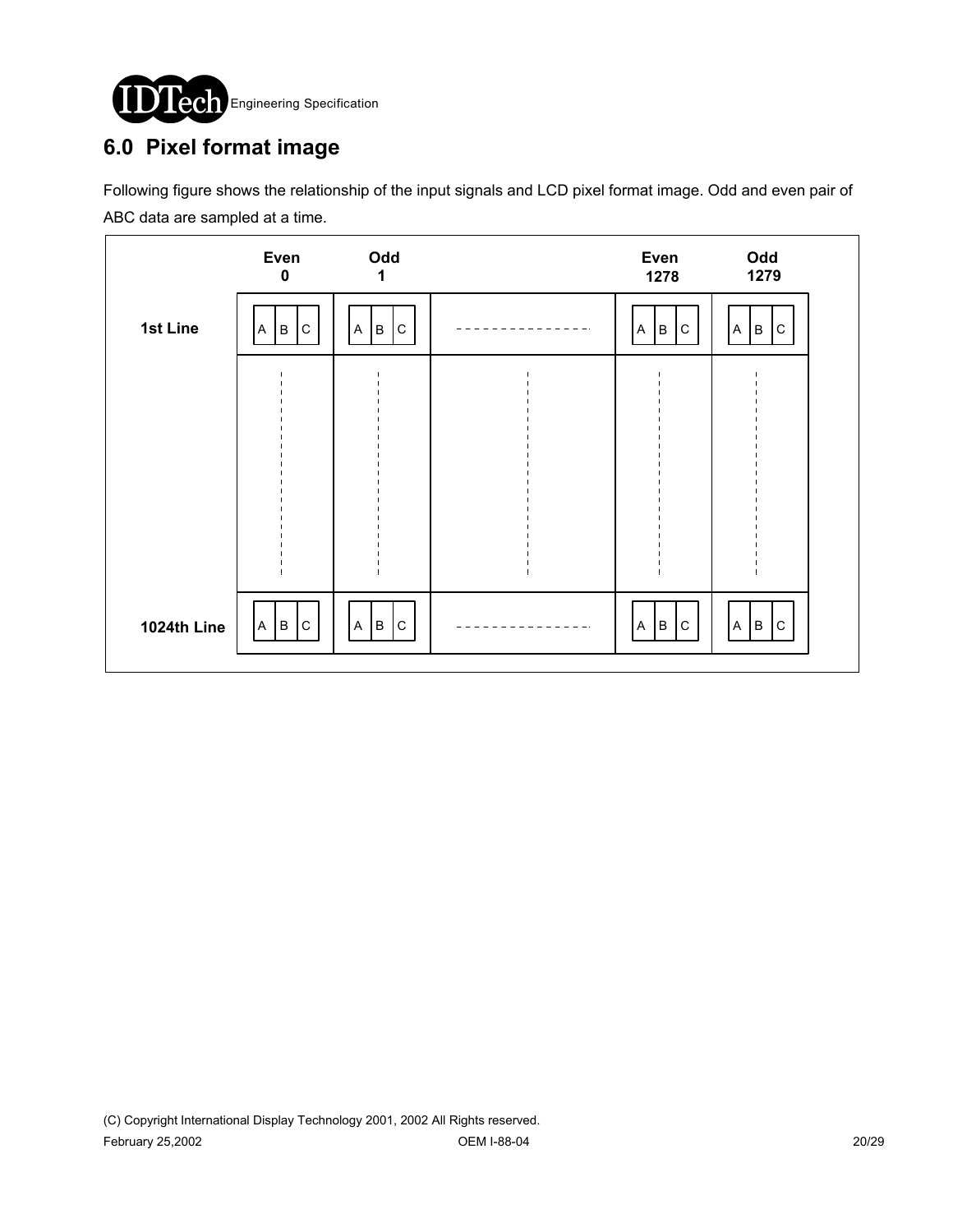

## **7.0 Interface Timings**

Basically, interface timings described here is not actual input timing of LCD module but output timing of SN75LVDS82DGG(Texas Instruments) or equivalent.

| Signal       | Item                  | <b>Symbol</b> | MIN.           | TYP.  | MAX.                     | <b>Unit</b> |
|--------------|-----------------------|---------------|----------------|-------|--------------------------|-------------|
| <b>DTCLK</b> | Freq.                 | Fdck          | 50             | 54    | 56.8                     | <b>MHz</b>  |
| <b>DTCLK</b> | Cycle                 | Tck           | 17.6           | 18.5  | 20                       | ns          |
| +V-Sync      | <b>Frame Rate</b>     | 1/Tv          | 56.25          | 60.02 | 61                       | Hz          |
| +V-Sync      | Cycle                 | Tv            | 16.39          | 16.66 | 17.78                    | ms          |
| +V-Sync      | Cycle                 | Tv            | 1035           | 1066  | 2047                     | lines       |
| +V-Sync      | active level          | Tva           | 3              | 3     |                          | lines       |
| +V-Sync      | V-back porch          | Tvb           | $\overline{7}$ | 38    | 63                       | lines       |
| +V-Sync      | V-front porch         | Tvf           | 1              | 1     |                          | lines       |
| +DSPTMG      | V-Line                | m             |                | 1024  |                          | lines       |
| +H-Sync      | Scan Rate             | 1/Th          |                | 63.98 | $\overline{\phantom{a}}$ | <b>KHz</b>  |
| +H-Sync      | Cycle                 | Th            | 844            | 844   | 1023                     | <b>Tck</b>  |
| +H-Sync      | active level          | Tha $(*1)$    | 4              | 56    |                          | Tck         |
| +H-Sync      | Back porch            | Thb $(*1)$    | 4              | 124   |                          | <b>Tck</b>  |
| +H-Sync      | Front porch           | Thf           | 4              | 24    |                          | Tck         |
| +DSPTMG      | <b>Display Pixels</b> | n             |                | 640   |                          | <b>Tck</b>  |

### **7.1 Timing Characteristics**

**Note1 :** Typical value is refer to VESA STANDARD. (\*1): Tha+Thb should be less than 1024 Tck.

**Note2 :** When there are invalid timing, Display appears black pattern. Synchronous Signal Defects and enter Auto Refresh for LCD Module Protection Mode.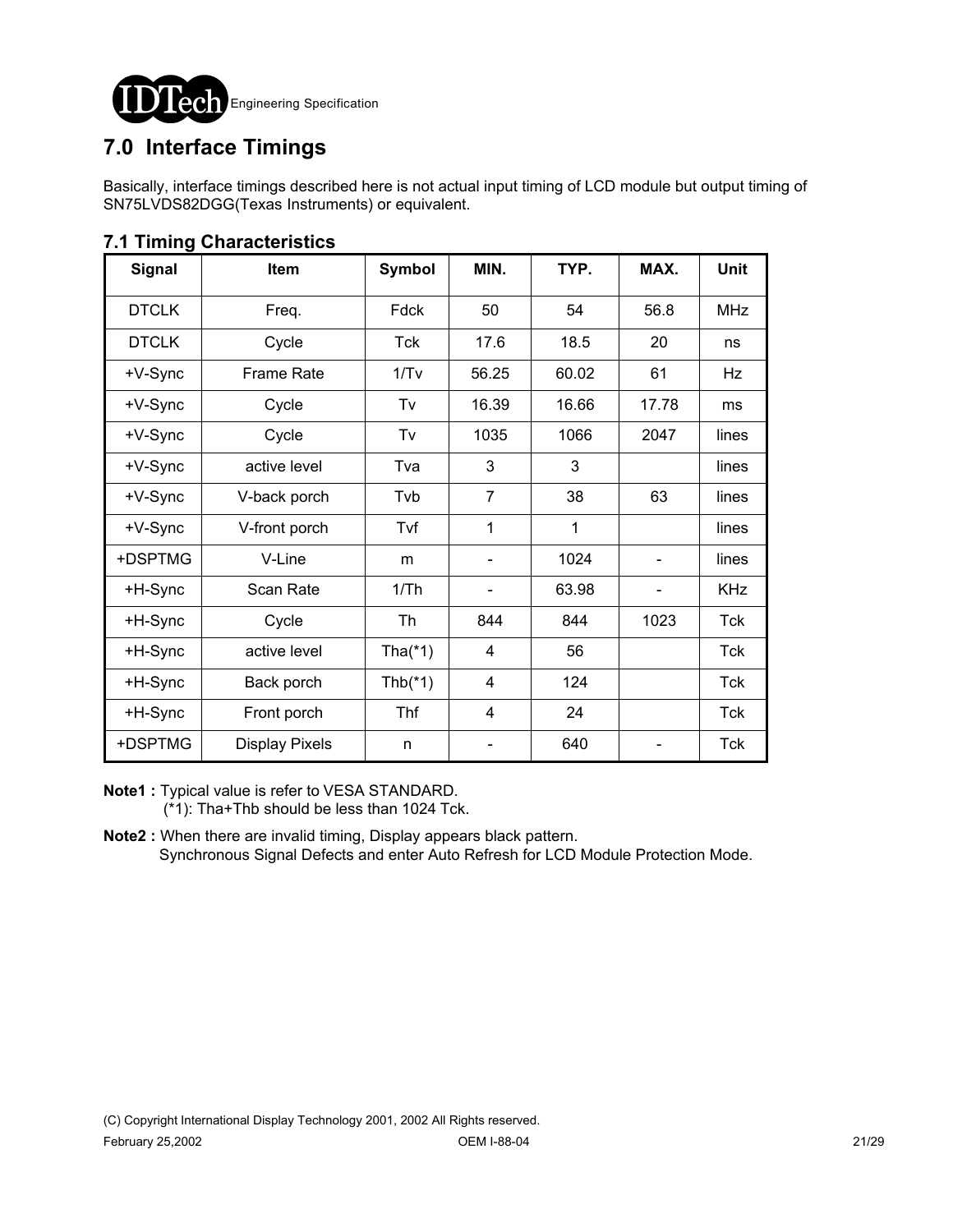

### **7.2 Timing Definition**

#### **Vertical Timing**



| Support mode                                                        | ™1 Vertical              | T2                        | <b>T3 VSYNC</b>     | T4                        | <b>T5 VSYNC</b>         | T6 VSYNC                   |
|---------------------------------------------------------------------|--------------------------|---------------------------|---------------------|---------------------------|-------------------------|----------------------------|
|                                                                     | <b>Blanking</b>          | <b>Active Field</b>       | Front Porch         | Frame Time                | Width                   | Back Porch                 |
| 1280 x 1024 at 60Hz<br>(VESA STANDARD)<br>(H line rate : $15.6$ us) | 0.656 ms<br>$(42$ lines) | 16,005 ms<br>(1024 lines) | $0.016$ ms<br>line) | 16.661 ms<br>(1066 lines) | $0.047$ ms<br>(3 lines) | $0.594$ ms<br>$(38$ lines) |

#### **Horizontal Timing**



| Support mode                                              | Horizontal<br><b>Blanking</b> | T8<br><b>Active Field</b> | T9 HSYNC<br>Front Porch   | T10<br>H line Time         | <b>HSYNC</b><br>T11<br>Width | T <sub>12</sub> HSYNC<br><b>Back Porch</b> |
|-----------------------------------------------------------|-------------------------------|---------------------------|---------------------------|----------------------------|------------------------------|--------------------------------------------|
| 1280 x 1024<br>(VESA STANDARD)<br>(Dotclock: 108.000 MHz) | 3.778 us<br>$(408$ dots)      | 11.852 us<br>(1280 dots)  | $0.444$ us<br>$(48$ dots) | 15.630 us<br>$(1688$ dots) | .037 us<br>$(112$ dots)      | 2.296 us<br>$(248$ dots)                   |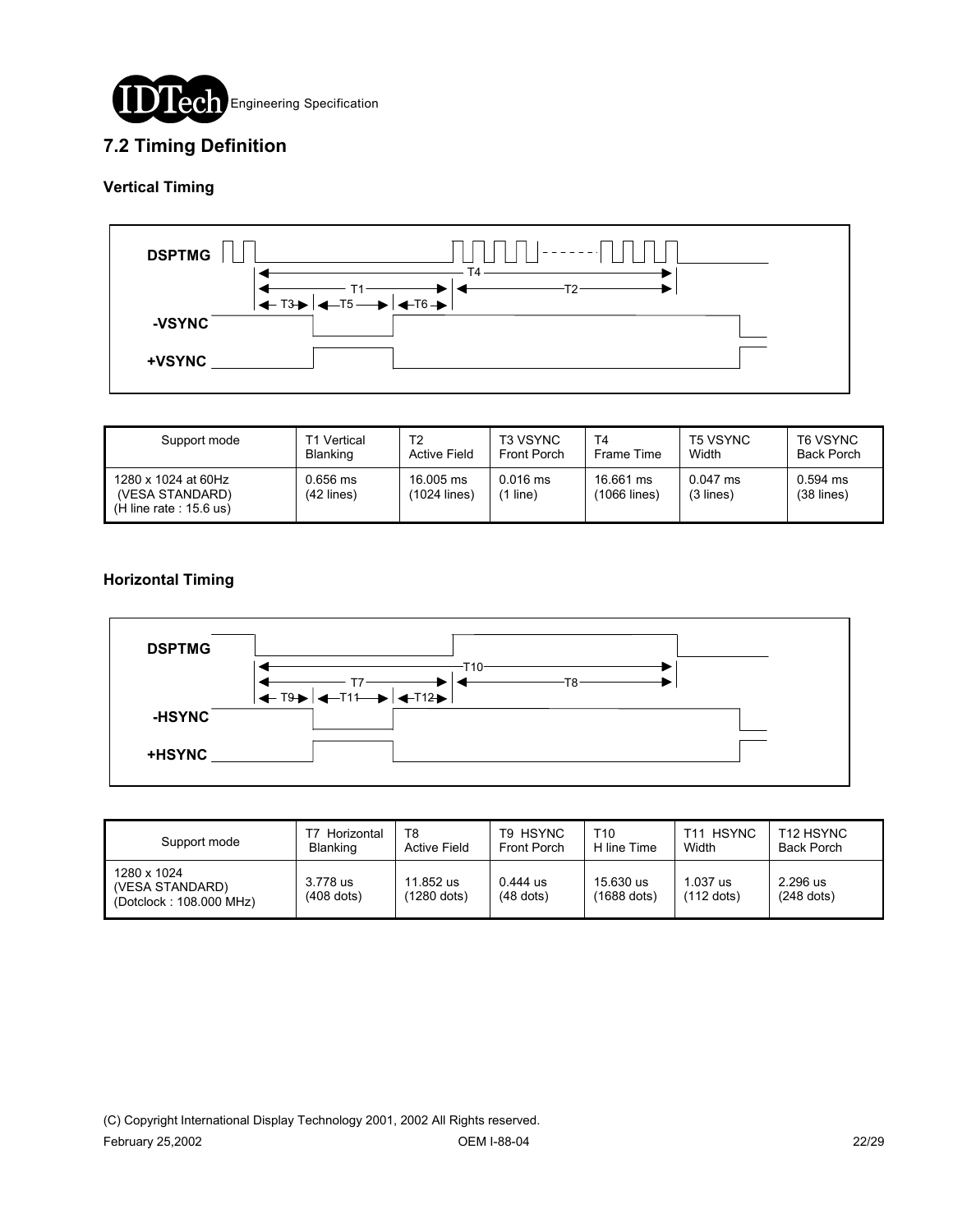

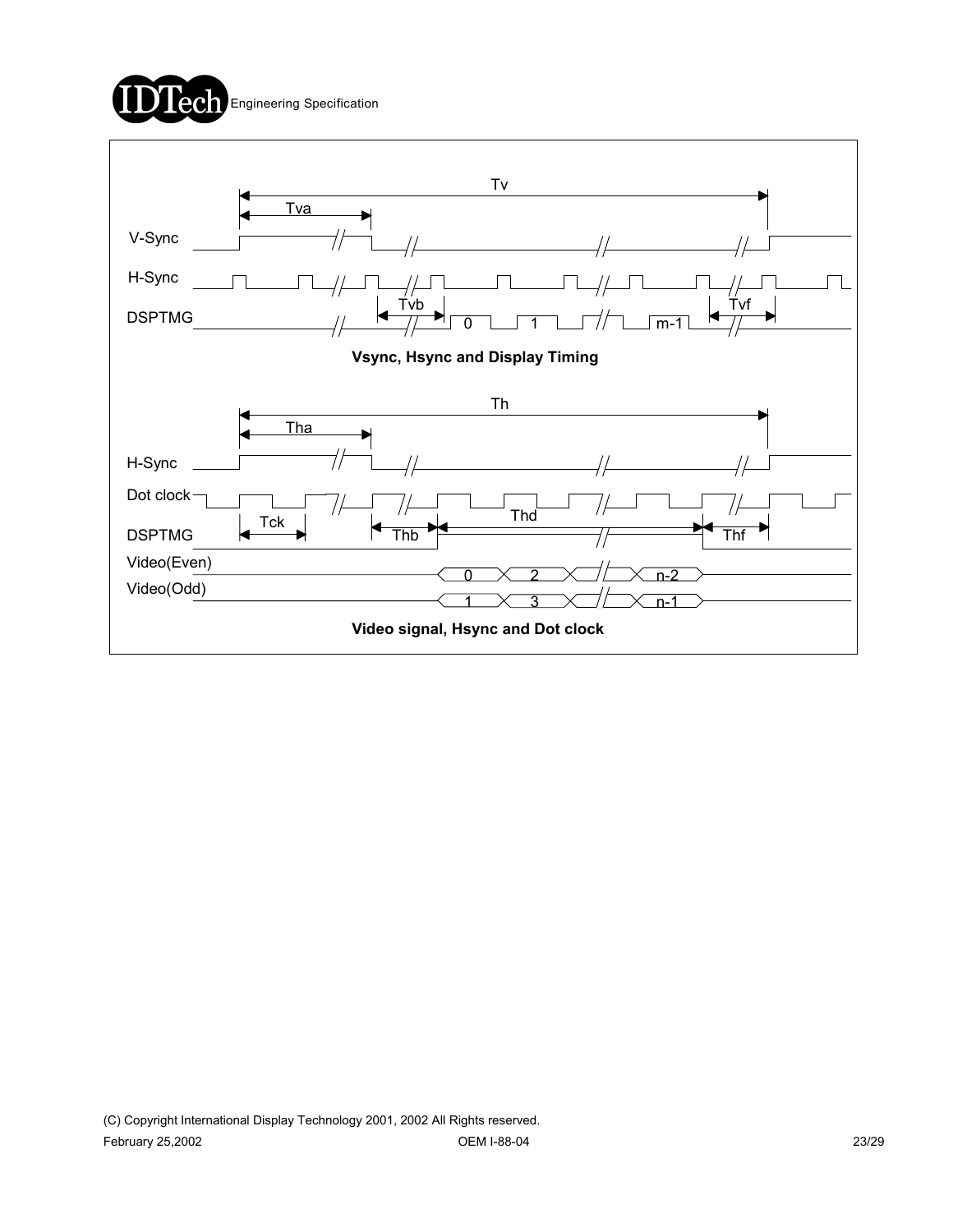

## **8.0 Power Consumption**

Input power specifications are as follows;

| <b>SYMBOL</b> | <b>PARAMETER</b>                            | <b>Min</b>                                                                                                                                                                                                                                                                                                      | <b>Typ</b> | <b>Max</b> | <b>UNITS</b> | <b>CONDITION</b>                                                   |
|---------------|---------------------------------------------|-----------------------------------------------------------------------------------------------------------------------------------------------------------------------------------------------------------------------------------------------------------------------------------------------------------------|------------|------------|--------------|--------------------------------------------------------------------|
| Vin           | Logic/LCD Drive<br>Voltage                  | 11.4                                                                                                                                                                                                                                                                                                            | 12         | 12.6       | $\vee$       |                                                                    |
| lin           | Vin Current                                 |                                                                                                                                                                                                                                                                                                                 |            | 550        | mA           | All White Pattern<br>Vin=11.4V *1                                  |
| Pin(1)        | Vin Power                                   |                                                                                                                                                                                                                                                                                                                 | 4.5        |            | W            | <b>Typical Load Condition</b><br>(Vertical Gray Bar, 256<br>Scale) |
| Pin(2)        |                                             |                                                                                                                                                                                                                                                                                                                 | 5.2        | 6.3        | W            | Maximum Load<br>Condition<br>(All White)                           |
|               | Logic/LCD DC<br>current Waveform            | Refer to the Typical Logic/LCD<br>Current Waveform shown in the<br>following Figure. Waveform may<br>vary in paticular application. Actual<br>current waveform on user<br>application must be evaluated and<br>make sure the ripple current and/or<br>peak current should be allowable to<br>user power supply. |            |            |              | Maximum Load<br>Condition<br>(All White)                           |
| Vin rp        | Allowable Logic/LCD<br>Drive Ripple Voltage |                                                                                                                                                                                                                                                                                                                 |            | 500        | mVp-p        |                                                                    |
| <b>VBL</b>    | Backlight power<br>voltage                  | 11.4                                                                                                                                                                                                                                                                                                            | 12         | 12.6       | $\vee$       |                                                                    |

**(Note)** A used DC power supply for this LCD module should be have a over current protection function to safety. \*1 This value indicates long term average.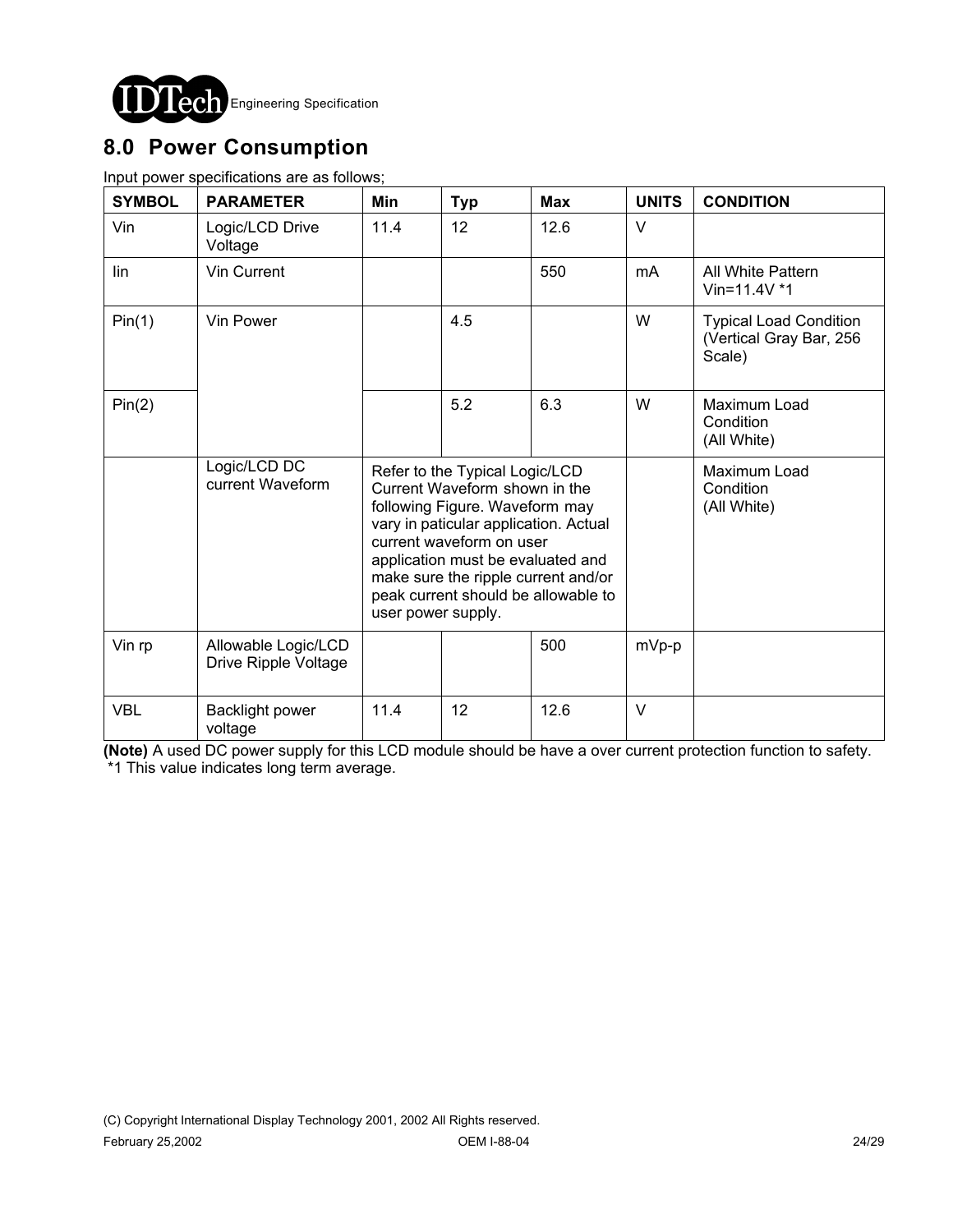

**Figure : Typical Logic/LCD Current Waveform** Condition : Maximum Load Condition(All White) Voltage : 12.0V measured at Interface Connector J1 Interface Cable : AWG28, 30 Conductors, L=500mm from Voltage Source to EUT

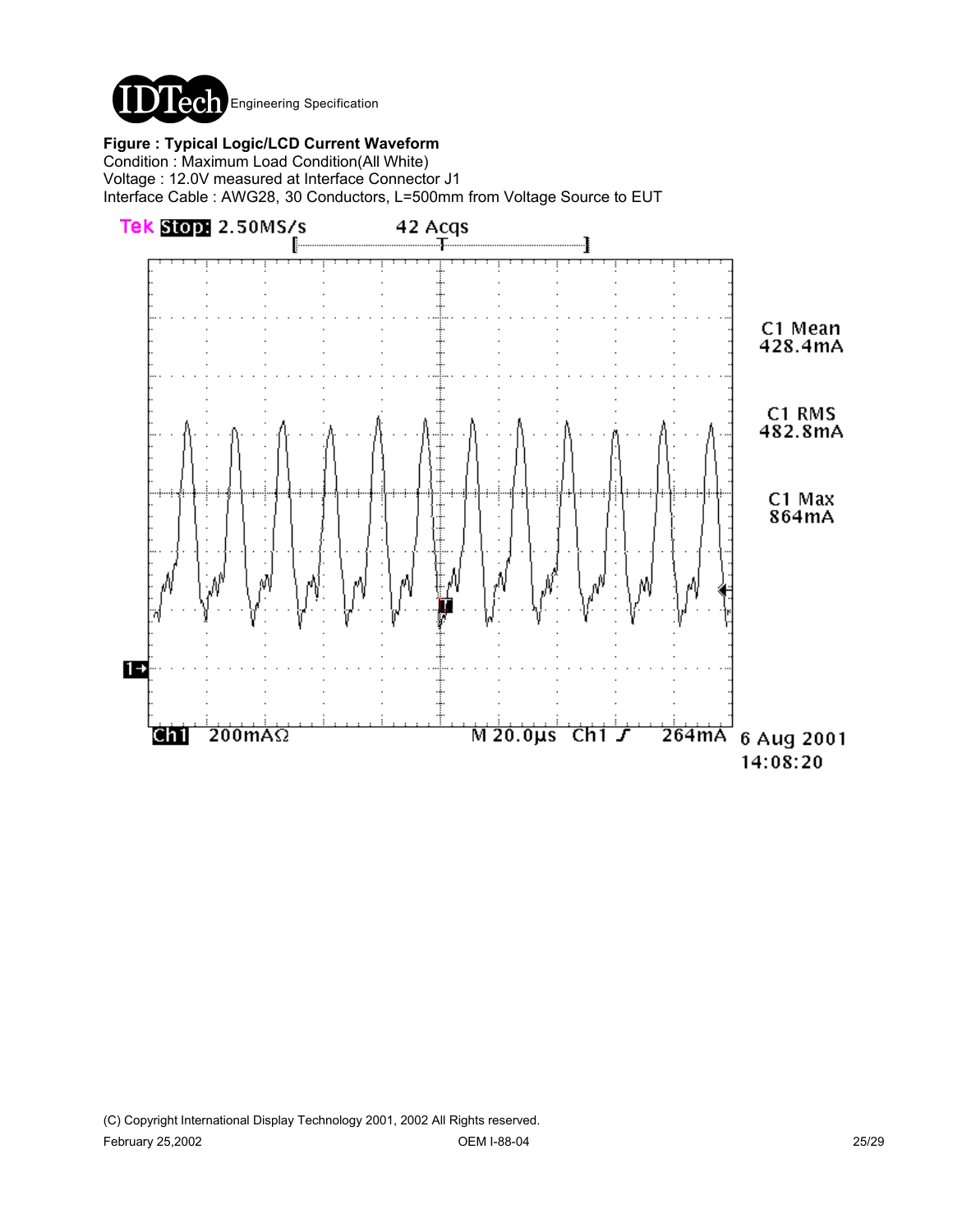

## **9.0 Power ON/OFF Sequence**

Vin and VBL power and lamp on/off sequence is as follows. Interface signals are also shown in the chart. Signals from any system shall be Hi-Z state or low level when Vin is off.

It is recommended that the Lamp on signal should be supplied after other signals are stable in order to avoid visible screen noise when power-on.

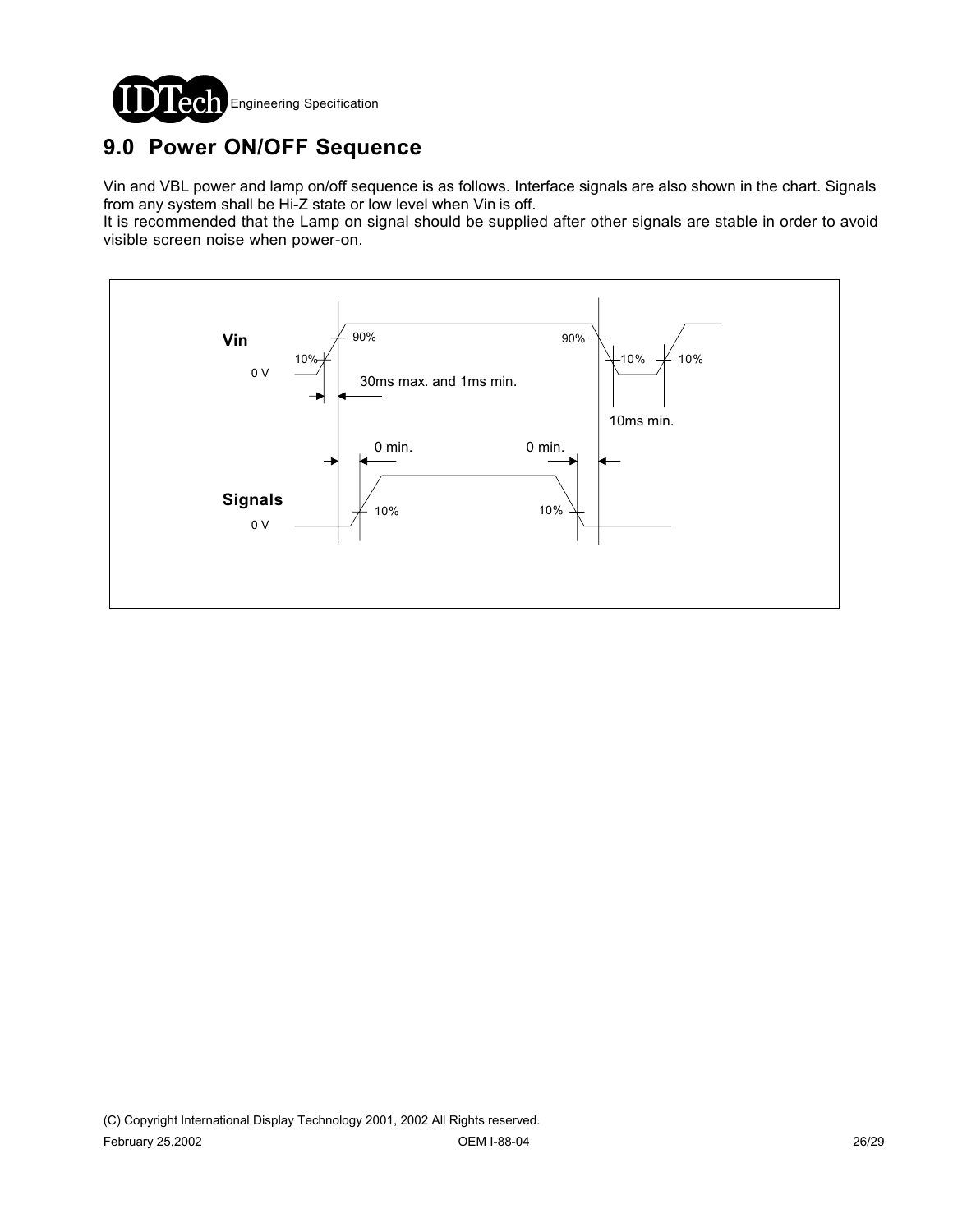

## **10.0 Mechanical Characteristics**

**Note :** Please do not use middle 3(three) screw holes on the upper(long) side and middle 3(three) screw holes on the lower(long) side for panel fixing. These screw holes are for manufacturing purpose only.

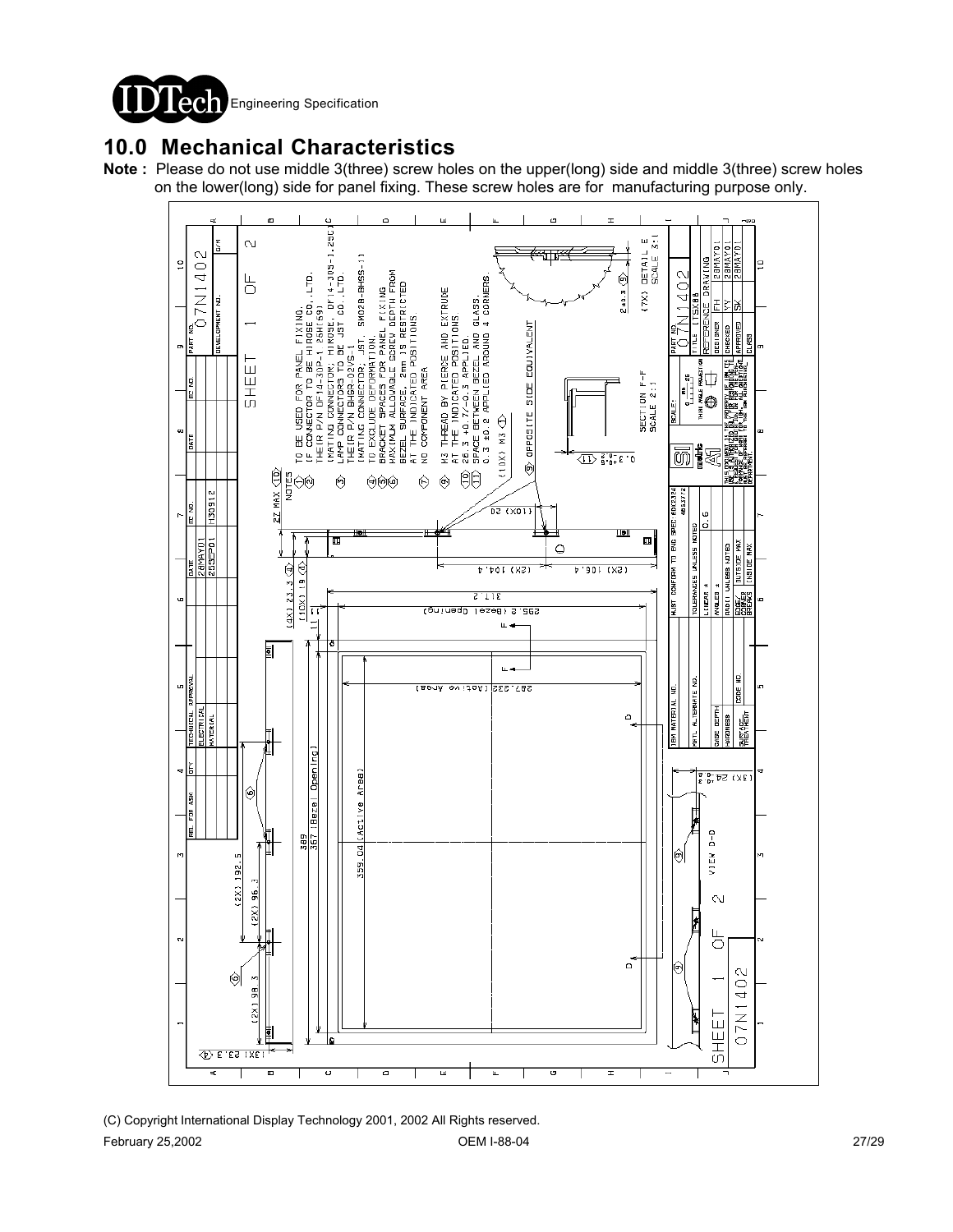



(C) Copyright International Display Technology 2001, 2002 All Rights reserved. February 25,2002 OEM I-88-04 28/29